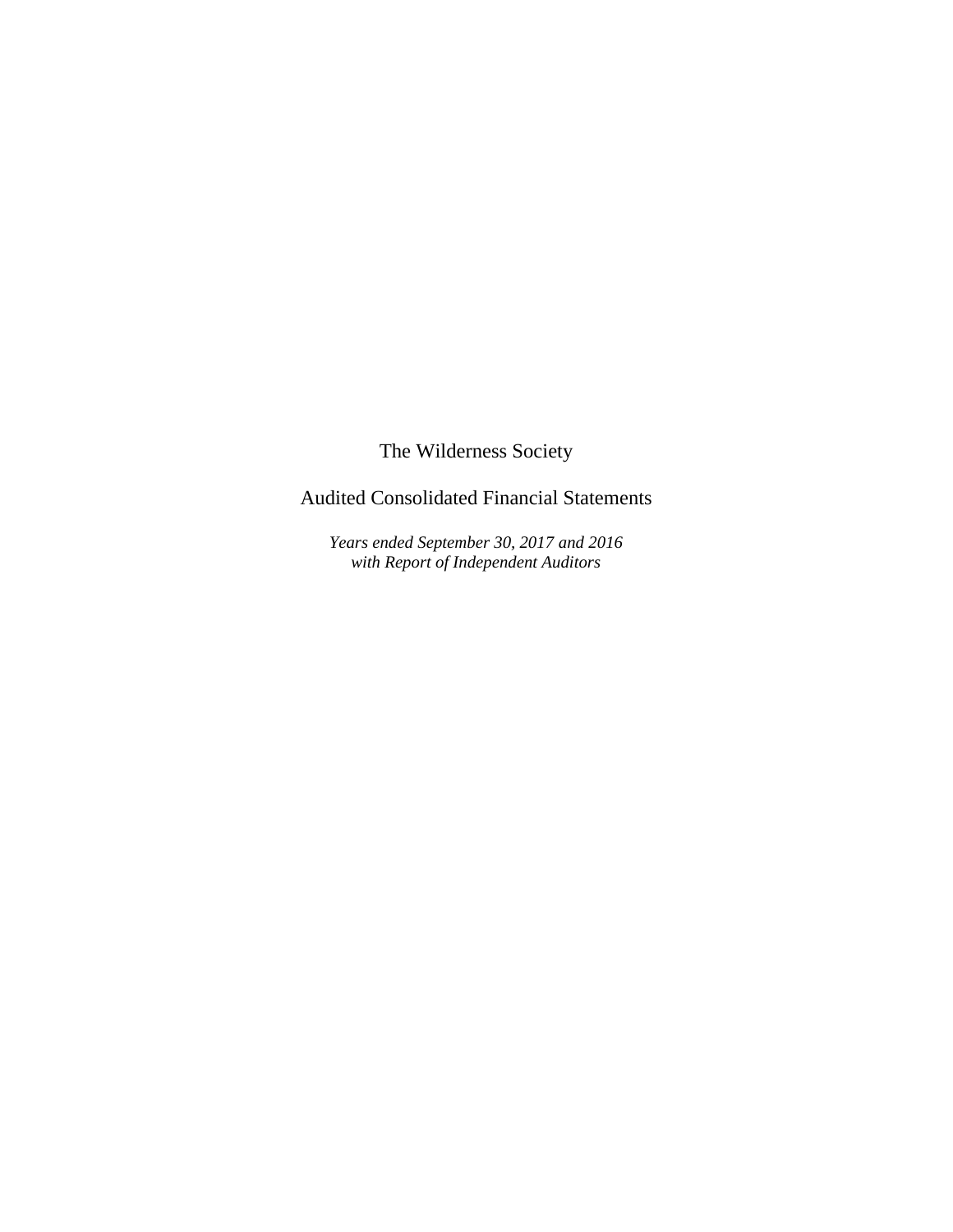## Audited Consolidated Financial Statements

Years ended September 30, 2017 and 2016

### **Contents**

| <b>Audited Consolidated Financial Statements</b> |  |
|--------------------------------------------------|--|
|                                                  |  |
|                                                  |  |
|                                                  |  |
|                                                  |  |
|                                                  |  |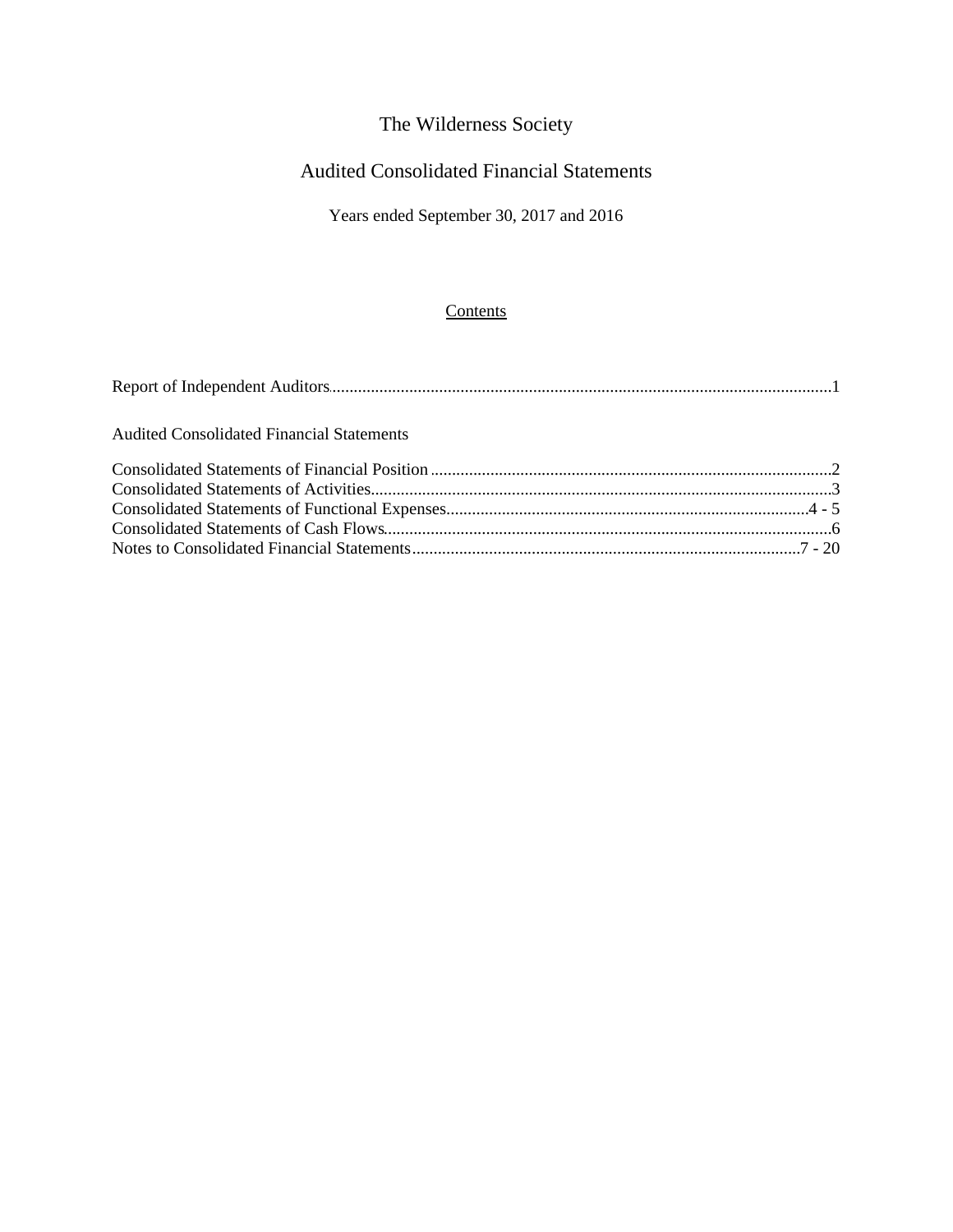

### Report of Independent Auditors

Governing Council The Wilderness Society Washington, DC

We have audited the accompanying consolidated financial statements of The Wilderness Society (the Society), which comprise the consolidated statements of financial position as of September 30, 2017 and 2016 and the related consolidated statements of activities, functional expenses and cash flows for years then ended, and the related notes to the consolidated financial statements.

#### *Management's Responsibility for the Financial Statements*

Management is responsible for the preparation and fair presentation of these consolidated financial statements in accordance with accounting principles generally accepted in the United States of America; this includes the design, implementation, and maintenance of internal control relevant to the preparation and fair presentation of the consolidated financial statements that are free from material misstatement, whether due to fraud or error.

#### *Auditor's Responsibility*

Our responsibility is to express an opinion on these consolidated financial statements based on our audits. We conducted our audits in accordance with auditing standards generally accepted in the United States of America. Those standards require that we plan and perform the audit to obtain reasonable assurance about whether the consolidated financial statements are free from material misstatement.

An audit involves performing procedures to obtain audit evidence about the amounts and disclosures in the consolidated financial statements. The procedures selected depend on the auditor's judgment, including the assessment of the risks of material misstatement of the consolidated financial statements, whether due to fraud or error. In making those risk assessments, the auditor considers internal control relevant to the entity's preparation and fair presentation of the consolidated financial statements in order to design audit procedures that are appropriate in the circumstances, but not for the purpose of expressing an opinion on the effectiveness of the entity's internal control. Accordingly, we express no such opinion. An audit also includes evaluating the appropriateness of accounting policies used and the reasonableness of significant accounting estimates made by management, as well as evaluating the overall presentation of the consolidated financial statements.

We believe that the audit evidence we have obtained is sufficient and appropriate to provide a basis for our audit opinion.

#### *Opinion*

In our opinion, the consolidated financial statements referred to above present fairly, in all material respects, the consolidated financial position of The Wilderness Society as of September 30, 2017 and 2016 and the changes in its consolidated net assets and its cash flows for the years then ended in

accordance with accounting principles generally accepted in the United States of America.

Vienna, Virginia January 29, 2018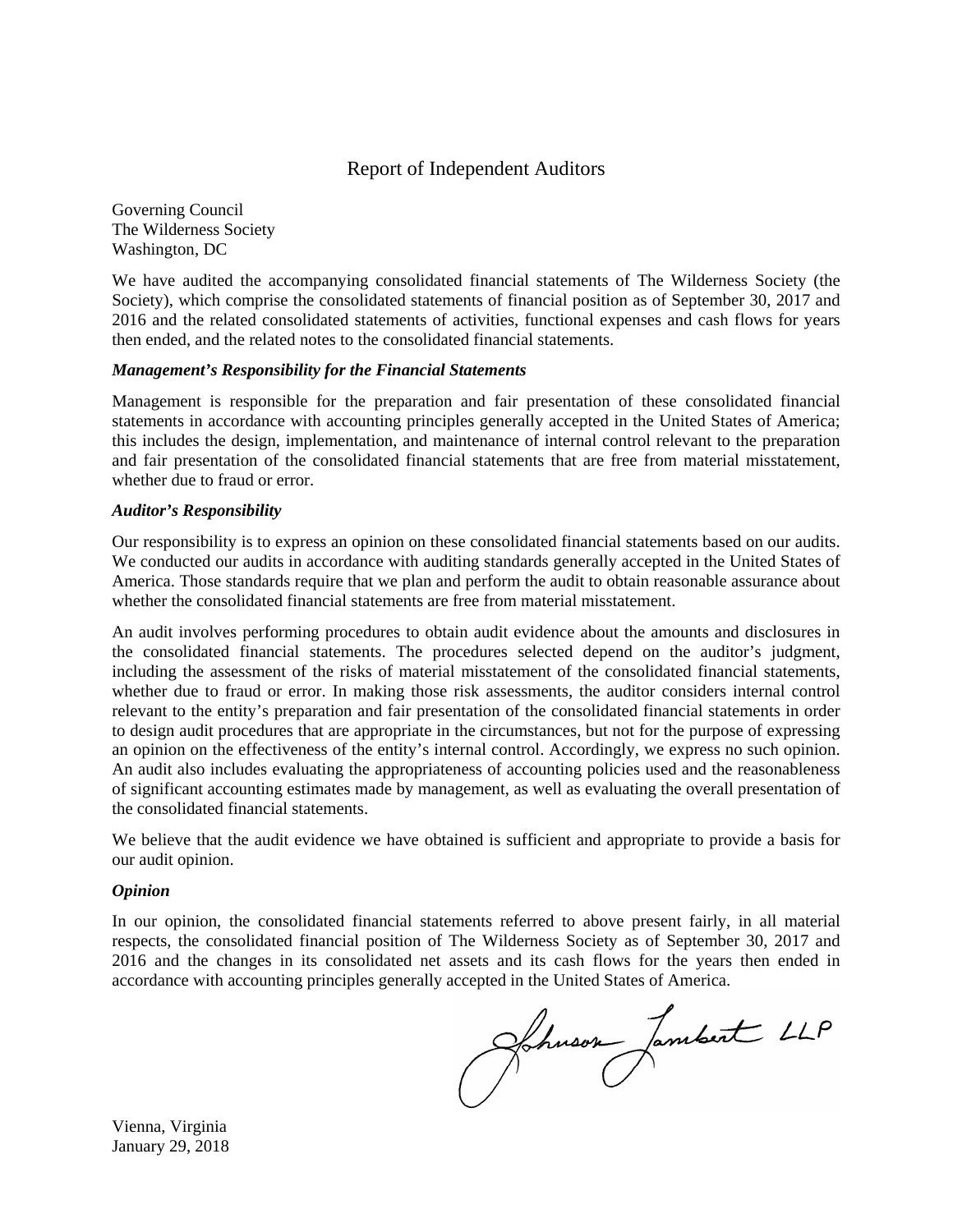## Consolidated Statements of Financial Position

|                                              |               |            | September 30, |              |  |  |
|----------------------------------------------|---------------|------------|---------------|--------------|--|--|
|                                              |               | 2017       |               | 2016         |  |  |
| <b>Assets</b>                                |               |            |               |              |  |  |
| Cash and cash equivalents                    | $\mathcal{S}$ | 6,203,502  | $\mathbb{S}$  | 3,617,070    |  |  |
| Accounts and contributions receivable, net   |               | 4,085,300  |               | 9,864,657    |  |  |
| Investments                                  |               | 40,758,727 |               | 34,312,249   |  |  |
| Planned giving investments                   |               | 4,603,697  |               | 4,573,471    |  |  |
| Beneficial interest in assets held by others |               | 5,214,400  |               | 5,596,471    |  |  |
| Long-term receivables, net                   |               | 669,478    |               | 2,506,830    |  |  |
| Prepaid expenses and other assets            |               | 1,010,284  |               | 629,419      |  |  |
| Fixed assets, net                            |               | 436,256    |               | 481,164      |  |  |
| <b>Total assets</b>                          |               | 62,981,644 | \$            | 61,581,331   |  |  |
| <b>Liabilities and net assets</b>            |               |            |               |              |  |  |
| Liabilities:                                 |               |            |               |              |  |  |
| Accounts payable and accrued expenses        | \$            | 3,161,869  | $\mathcal{S}$ | 2,170,931    |  |  |
| Deferred revenue                             |               | 162,120    |               | 32,891       |  |  |
| Deferred rent                                |               | 1,403,682  |               | 1,419,962    |  |  |
| Deposits                                     |               | 6,800      |               | 5,000        |  |  |
| Planned giving liabilities                   |               | 2,853,580  |               | 2,931,241    |  |  |
| <b>Total liabilities</b>                     |               | 7,588,051  |               | 6,560,025    |  |  |
| Net assets:                                  |               |            |               |              |  |  |
| Unrestricted net assets                      |               | 15,935,482 |               | 10,533,543   |  |  |
| Temporarily restricted net assets            |               | 27,057,590 |               | 32,294,391   |  |  |
| Permanently restricted net assets            |               | 12,400,521 |               | 12, 193, 372 |  |  |
| Total net assets                             |               | 55,393,593 |               | 55,021,306   |  |  |
| Total liabilities and net assets             |               | 62,981,644 |               | 61,581,331   |  |  |

*See accompanying notes to the consolidated financial statements.*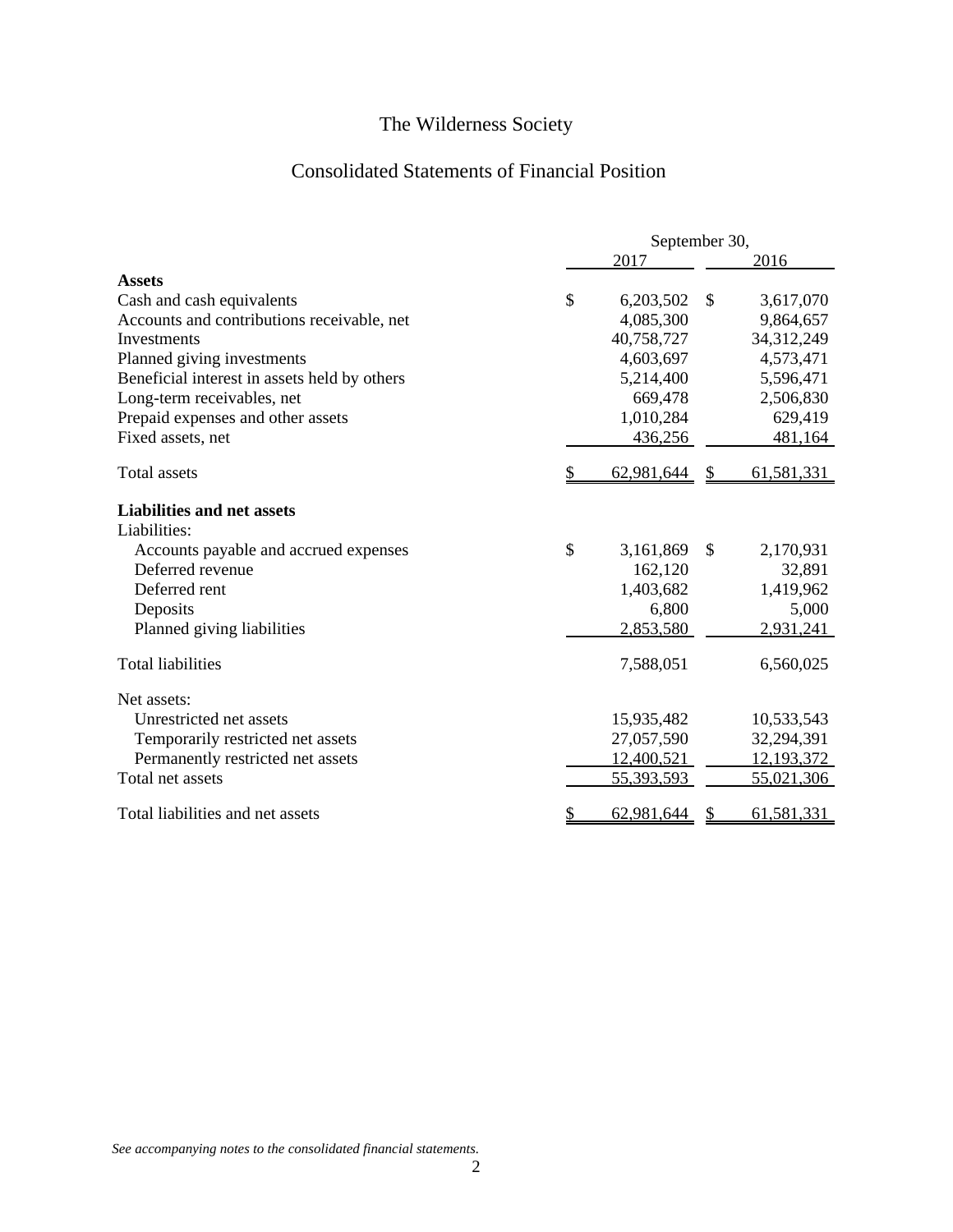### Consolidated Statements of Activities

|                                        | For the years ended September 30, |                              |             |                             |                  |                           |                          |                  |
|----------------------------------------|-----------------------------------|------------------------------|-------------|-----------------------------|------------------|---------------------------|--------------------------|------------------|
|                                        |                                   |                              | 2017        | 2016                        |                  |                           |                          |                  |
|                                        |                                   | Temporarily                  | Permanently |                             |                  | Temporarily               | Permanently              |                  |
|                                        | Unrestricted                      | Restricted                   | Restricted  | Total                       | Unrestricted     | Restricted                | Restricted               | Total            |
| <b>Revenues</b>                        |                                   |                              |             |                             |                  |                           |                          |                  |
| Contributions:                         |                                   |                              |             |                             |                  |                           |                          |                  |
| Individuals                            | 18, 108, 778<br>\$.               | 5,310,934 \$<br>$\mathbb{S}$ | 8,000       | 23,427,712<br><sup>\$</sup> | 14,382,858<br>\$ | 7,292,495<br>$\mathbf{s}$ | $\mathcal{S}$<br>32,521  | 21,707,874<br>\$ |
| Foundations                            | 757,680                           | 3,390,239                    | 10,000      | 4,157,919                   | 669,350          | 5,624,705                 | 10,000                   | 6,304,055        |
| Corporations                           | 495,541                           | 125,558                      |             | 621,099                     | 71,397           | 393,329                   | $\overline{\phantom{a}}$ | 464,726          |
|                                        | 19,361,999                        | 8,826,731                    | 18,000      | 28,206,730                  | 15,123,605       | 13,310,529                | 42,521                   | 28,476,655       |
| Program services                       | 178,744                           |                              |             | 178,744                     | 148,897          |                           |                          | 148,897          |
| Government grants                      |                                   |                              |             |                             | 20,000           |                           |                          | 20,000           |
| Investment income (Note C)             | 75,479                            | 84,337                       |             | 159,816                     | 43,807           | 126,817                   |                          | 170,624          |
| Spending policy                        | 765,542                           | (765, 542)                   |             |                             | 734,684          | (734, 684)                |                          |                  |
| Other revenues                         | 493,935                           |                              |             | 493,935                     | 575,312          |                           |                          | 575,312          |
| Total revenues                         | 20,875,699                        | 8,145,526                    | 18,000      | 29,039,225                  | 16,646,305       | 12,702,662                | 42,521                   | 29,391,488       |
| Net assets released (Note I)           | 14,628,906                        | (14,628,906)                 |             |                             | 13,471,106       | (13, 471, 106)            |                          |                  |
| Total revenues                         | 35,504,605                        | (6,483,380)                  | 18,000      | 29,039,225                  | 30,117,411       | (768, 444)                | 42,521                   | 29,391,488       |
| <b>Expenses</b>                        |                                   |                              |             |                             |                  |                           |                          |                  |
| Program services:                      |                                   |                              |             |                             |                  |                           |                          |                  |
| Land and Water                         | 14,425,906                        |                              |             | 14,425,906                  | 13,726,676       |                           |                          | 13,726,676       |
| <b>Energy and Climate</b>              | 7,068,854                         |                              |             | 7,068,854                   | 5,594,634        |                           |                          | 5,594,634        |
| People Outdoors                        | 3,101,248                         |                              |             | 3,101,248                   | 2,633,822        |                           |                          | 2,633,822        |
| <b>Action Fund</b>                     | 60,602                            |                              |             | 60,602                      |                  |                           |                          |                  |
|                                        | 24,656,610                        |                              |             | 24,656,610                  | 21,955,132       |                           |                          | 21,955,132       |
| Support services:                      |                                   |                              |             |                             |                  |                           |                          |                  |
| Fundraising                            | 5,007,593                         |                              |             | 5,007,593                   | 5,405,269        |                           |                          | 5,405,269        |
| Management and general                 | 992,315                           |                              |             | 992,315                     | 1,034,783        |                           | $\overline{\phantom{a}}$ | 1,034,783        |
|                                        | 5,999,908                         |                              |             | 5,999,908                   | 6,440,052        |                           | $\sim$                   | 6,440,052        |
| Total expenses                         | 30,656,518                        |                              |             | 30,656,518                  | 28,395,184       |                           |                          | 28,395,184       |
| Change in net assets from operations   | 4,848,087                         | (6,483,380)                  | 18,000      | (1,617,293)                 | 1,722,227        | (768, 444)                | 42,521                   | 996,304          |
| Gain on investments                    | 553,852                           | 1,445,082                    |             | 1,998,934                   | 528,423          | 1,379,858                 |                          | 1,908,281        |
| Change in value of beneficial interest |                                   | (122, 590)                   | 113,236     | (9, 354)                    |                  | (268, 599)                | (11, 589)                | (280, 188)       |
| Change in net assets                   | 5,401,939                         | (5,160,888)                  | 131,236     | 372,287                     | 2,250,650        | 342,815                   | 30,932                   | 2,624,397        |
| Reclassifications of net assets        |                                   | (75, 913)                    | 75,913      |                             |                  |                           |                          |                  |
| Beginning net assets                   | 10,533,543                        | 32,294,391                   |             |                             |                  |                           |                          |                  |
|                                        |                                   |                              | 12,193,372  | 55,021,306                  | 8,282,893        | 31,951,576                | 12,162,440               | 52,396,909       |

*See accompanying notes to the consolidated financial statements.*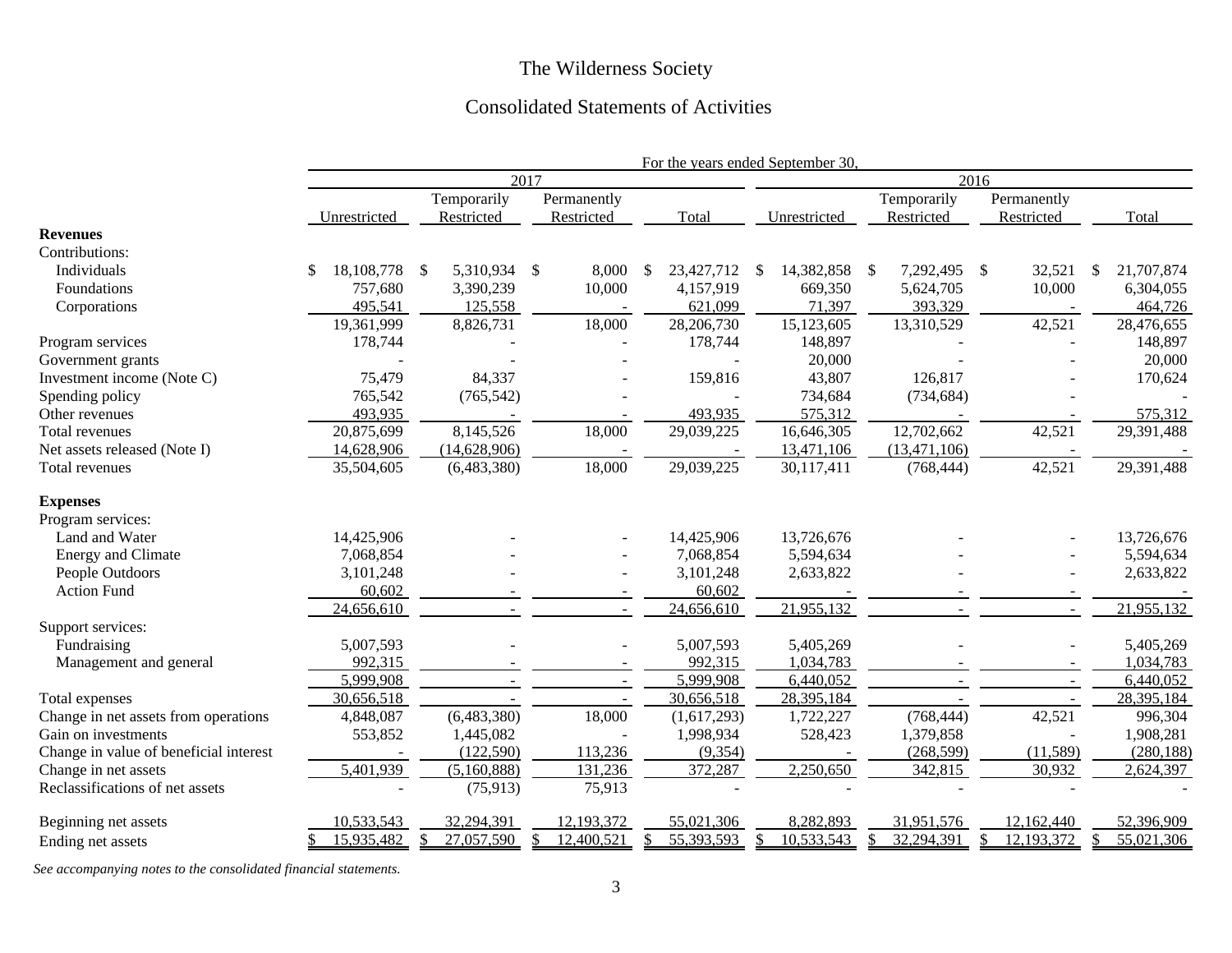## Consolidated Statement of Functional Expenses

Year ended September 30, 2017

|                               |                   |                       | <b>Program Services</b>   |                          |                 | <b>Supporting Services</b> |                           |                 |               |
|-------------------------------|-------------------|-----------------------|---------------------------|--------------------------|-----------------|----------------------------|---------------------------|-----------------|---------------|
|                               | Land and<br>Water | Energy and<br>Climate | People<br><b>Outdoors</b> | Legislative<br>Advocacy  | Total           | Fundraising                | Management<br>and General | Total           | 2017<br>Total |
| Compensation                  | 5,944,548         | 2,644,414<br>S        | 1,084,495<br>S            | <sup>\$</sup><br>173     | 9,673,630<br>\$ | 2,143,044                  | 410,605<br>-S             | 2,553,649<br>S. | \$12,227,279  |
| Fringe benefits               | ,499,276          | 667,143               | 274,130                   | 45                       | 2,440,594       | 540,362                    | 95,925                    | 636,287         | 3,076,881     |
|                               | 7,443,824         | 3,311,557             | 1,358,625                 | 218                      | 12,114,224      | 2,683,406                  | 506,530                   | 3,189,936       | 15,304,160    |
| Professional fees             | 2,498,340         | 1,666,378             | 684,275                   | 60,200                   | 4,909,193       | 678,746                    | 214,330                   | 893,076         | 5,802,269     |
| Grants and awards             | 460,052           | 244,000               | 63,800                    |                          | 767,852         |                            |                           |                 | 767,852       |
| Supplies                      | 105,114           | 46,541                | 21,944                    |                          | 173,600         | 39,238                     | 19,924                    | 59,162          | 232,762       |
| Telephone                     | 189,442           | 83,138                | 33,297                    | 5                        | 305,882         | 73,820                     | 15,975                    | 89,795          | 395,677       |
| Postage and shipping          | 311,533           | 213,137               | 205,446                   |                          | 730,116         | 293,472                    | 43,582                    | 337,054         | 1,067,170     |
| Occupancy                     | 1,408,736         | 621,927               | 251,310                   | 41                       | 2,282,014       | 557,856                    | 100,939                   | 658,795         | 2,940,809     |
| Equipment rental              | 53,165            | 24,375                | 9,738                     |                          | 87,279          | 20,411                     | 6,721                     | 27,132          | 114,411       |
| Printing and art work         | 1,034,964         | 545,533               | 289,726                   | $\overline{\phantom{a}}$ | 1,870,223       | 325,850                    | 62,273                    | 388,123         | 2,258,346     |
| Travel                        | 700,050           | 210,390               | 126,288                   | 14                       | 1,036,742       | 212,676                    | 17,310                    | 229,986         | 1,266,728     |
| Dues and subscriptions        | 85,849            | 25,666                | 9,316                     | 118                      | 120,949         | 25,298                     | 6,353                     | 31,651          | 152,600       |
| Insurance                     | 34,870            | 15,396                | 6,228                     |                          | 56,495          | 13,829                     | 2,374                     | 16,203          | 72,698        |
| Mailing list rentals          | 49,599            | 35,407                | 23,020                    |                          | 108,026         | 38,945                     | 7,039                     | 45,984          | 154,010       |
| Personnel acquisitions        | 5,749             | 4,830                 | 875                       |                          | 11,454          | 9,222                      | 346                       | 9,568           | 21,022        |
| Miscellaneous                 | (47, 407)         | (20,051)              | 924                       |                          | (66, 534)       | (1,672)                    | (17, 666)                 | (19, 338)       | (85, 872)     |
| Depreciation and amortization | 92,026            | 40,630                | 16,436                    |                          | 149,095         | 36,496                     | 6,285                     | 42,781          | 191,876       |
| Total                         | \$14,425,906      | 7,068,854             | 3,101,248<br>S.           | 60,602                   | \$24,656,610    | 5,007,593                  | 992,315                   | 5,999,908       | \$30,656,518  |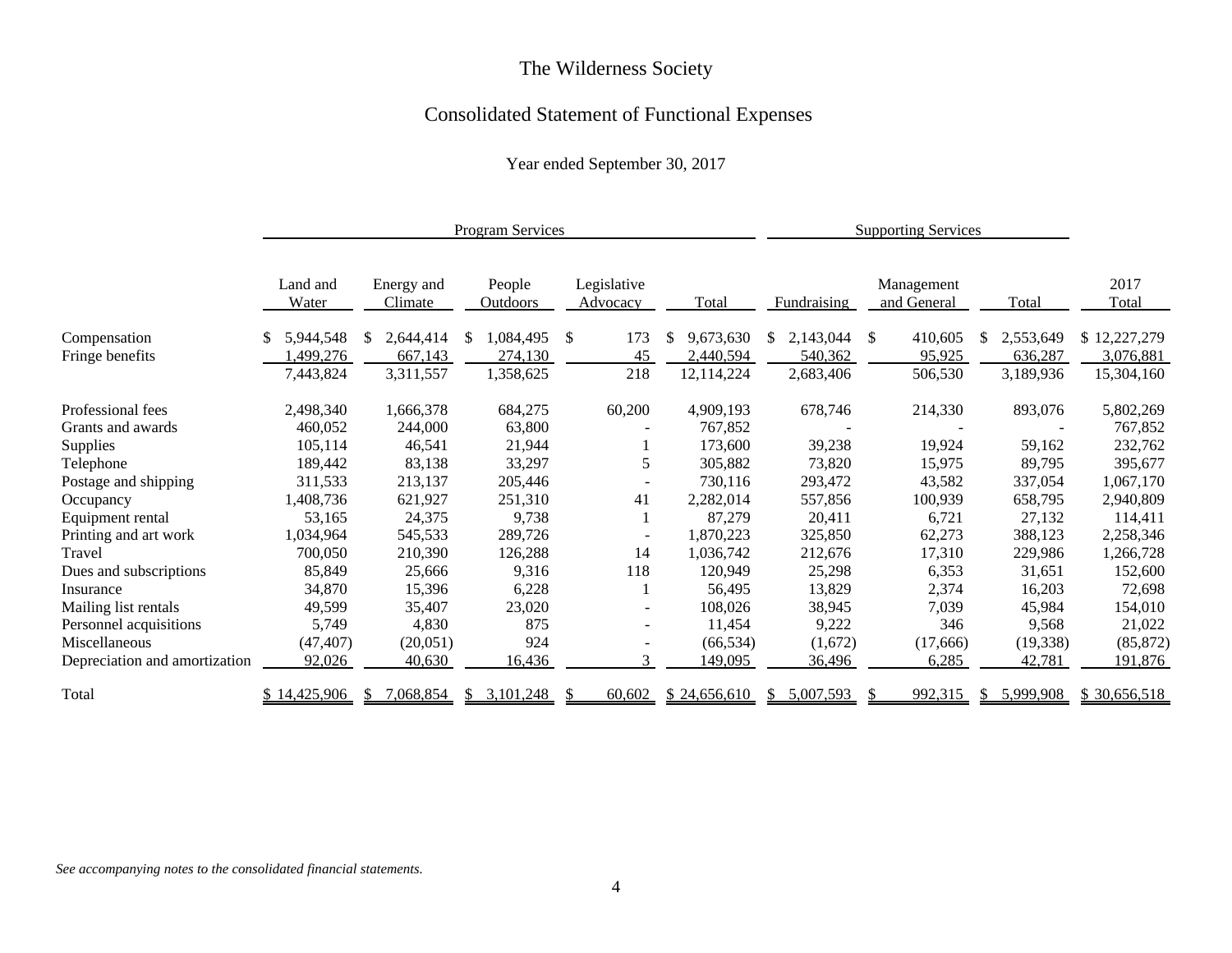## Consolidated Statement of Functional Expenses

Year ended September 30, 2016

|                               | <b>Program Services</b> |                       |    |                       |               | <b>Supporting Services</b> |                 |    |             |               |                           |    |           |     |               |
|-------------------------------|-------------------------|-----------------------|----|-----------------------|---------------|----------------------------|-----------------|----|-------------|---------------|---------------------------|----|-----------|-----|---------------|
|                               |                         | <b>Land and Water</b> |    | Energy and<br>Climate |               | People<br><b>Outdoors</b>  | Total           |    | Fundraising |               | Management<br>and General |    | Total     |     | 2016<br>Total |
| Compensation                  | \$                      | 6,072,435             | -S | 2,505,993             | <sup>\$</sup> | 917,408                    | \$<br>9,495,836 | -S | 2,096,526   | <sup>\$</sup> | 472,084                   | -S | 2,568,610 | \$. | 12,064,446    |
| Fringe benefits               |                         | ,555,210              |    | 641,771               |               | 235,906                    | 2,432,887       |    | 537,456     |               | 107,800                   |    | 645,256   |     | 3,078,143     |
|                               |                         | 7,627,645             |    | 3,147,764             |               | 1,153,314                  | 11,928,723      |    | 2,633,982   |               | 579,884                   |    | 3,213,866 |     | 15,142,589    |
| Professional fees             |                         | 2,097,584             |    | 1,053,102             |               | 602,940                    | 3,753,626       |    | 912,982     |               | 180,377                   |    | 1,093,359 |     | 4,846,985     |
| Grants and awards             |                         | 464,026               |    | 45,000                |               | 46,880                     | 555,906         |    |             |               |                           |    |           |     | 555,906       |
| Supplies                      |                         | 98,401                |    | 39,337                |               | 13,196                     | 150,934         |    | 33,783      |               | 6,166                     |    | 39,949    |     | 190,883       |
| Telephone                     |                         | 208,674               |    | 86,189                |               | 30,831                     | 325,694         |    | 80,937      |               | 18,854                    |    | 99,791    |     | 425,485       |
| Postage and shipping          |                         | 312,790               |    | 121,582               |               | 164,193                    | 598,565         |    | 377,712     |               | 33,525                    |    | 411,237   |     | 1,009,802     |
| Occupancy                     |                         | 1,427,959             |    | 589,291               |               | 212,620                    | 2,229,870       |    | 558,326     |               | 105,986                   |    | 664,312   |     | 2,894,182     |
| Equipment rental              |                         | 61,698                |    | 25,022                |               | 8,657                      | 95,377          |    | 22,557      |               | 10,373                    |    | 32,930    |     | 128,307       |
| Printing and art work         |                         | 403,901               |    | 136,276               |               | 229,004                    | 769,181         |    | 422,983     |               | 46,551                    |    | 469,534   |     | 1,238,715     |
| Travel                        |                         | 721,660               |    | 205,226               |               | 101,966                    | 1,028,852       |    | 212,393     |               | 30,768                    |    | 243,161   |     | 1,272,013     |
| Dues and subscriptions        |                         | 66,693                |    | 46,301                |               | 18,940                     | 131,934         |    | 14,599      |               | 2,969                     |    | 17,568    |     | 149,502       |
| Insurance                     |                         | 23,384                |    | 9,656                 |               | 3,489                      | 36,529          |    | 9,162       |               | 1,670                     |    | 10,832    |     | 47,361        |
| Mailing list rentals          |                         | 52,832                |    | 25,258                |               | 16,341                     | 94,431          |    | 51,454      |               | 6,082                     |    | 57,536    |     | 151,967       |
| Personnel acquisitions        |                         | 4,009                 |    | 166                   |               | 974                        | 5,149           |    | 2,640       |               | 74                        |    | 2,714     |     | 7,863         |
| Miscellaneous                 |                         | 18,965                |    | 8,117                 |               | 10,119                     | 37,201          |    | 18,297      |               | 1,757                     |    | 20,054    |     | 57,255        |
| Depreciation and amortization |                         | 136,455               |    | 56,347                |               | 20,358                     | 213,160         |    | 53,462      |               | 9,747                     |    | 63,209    |     | 276,369       |
| Total                         |                         | 13,726,676            |    | 5,594,634             |               | 2,633,822                  | 21,955,132      |    | 5,405,269   |               | ,034,783                  |    | 6,440,052 |     | 28,395,184    |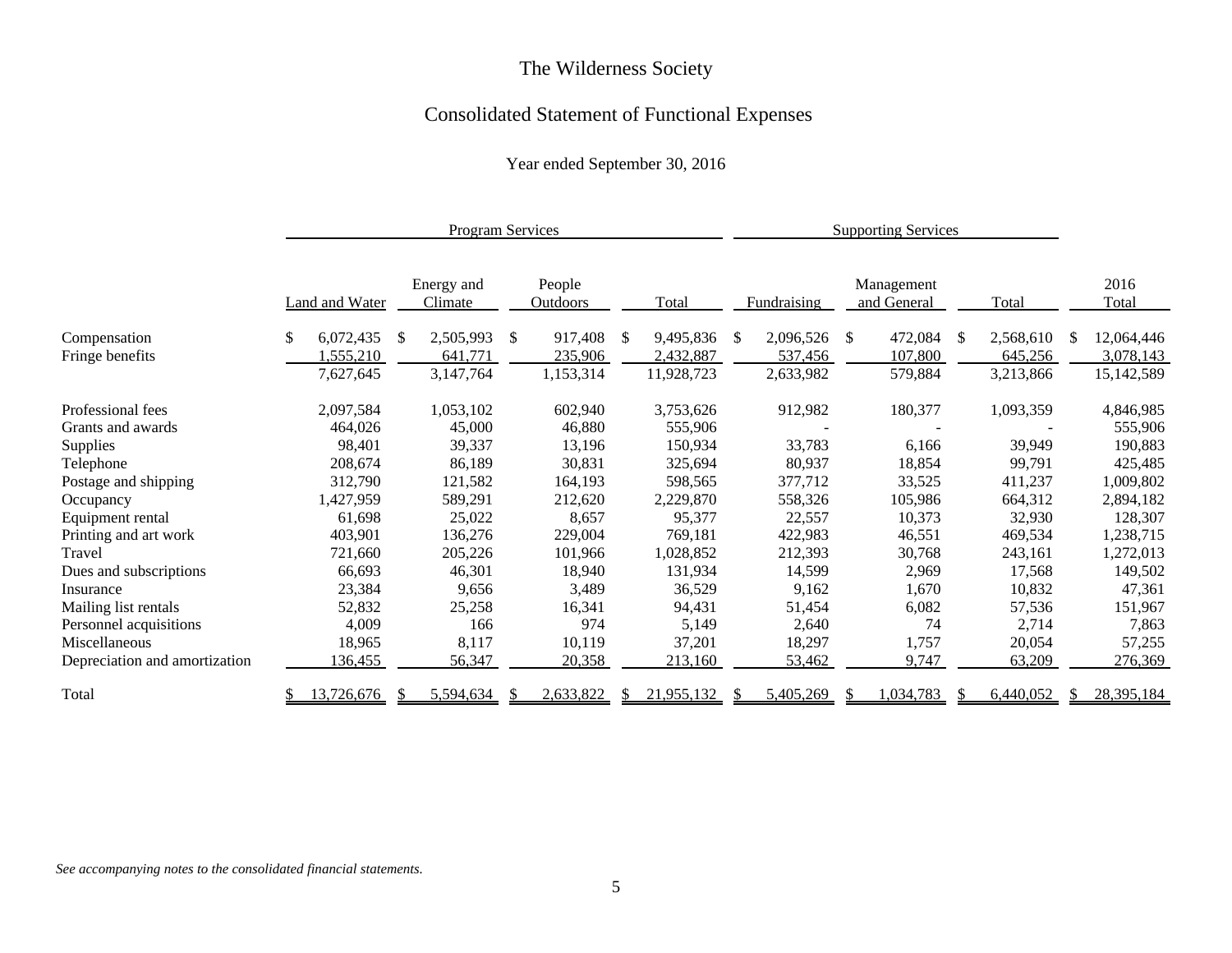## Consolidated Statements of Cash Flows

|                                                           | Years ended September 30, |               |             |
|-----------------------------------------------------------|---------------------------|---------------|-------------|
|                                                           | 2017                      |               | 2016        |
| <b>Cash flows from operating activities</b>               |                           |               |             |
| Change in net assets                                      | \$<br>372,287             | $\mathcal{S}$ | 2,624,397   |
| Adjustments to reconcile change in net assets to net cash |                           |               |             |
| provided by operating activities:                         |                           |               |             |
| Depreciation and amortization                             | 191,876                   |               | 276,369     |
| Loss on sale of fixed assets                              | 19,042                    |               |             |
| Discount on long-term receivables                         | (104, 726)                |               | (52, 522)   |
| Allowance for uncollectible receivables                   | (213, 432)                |               | (53, 747)   |
| Net realized and unrealized investment gains              | (1,998,934)               |               | (1,908,281) |
| Changes in investments held in trust                      | 30,226                    |               | 129,592     |
| Donated securities                                        | (1,157,654)               |               | (750, 759)  |
| Contributions restricted for long-term investment         | (18,000)                  |               | (42, 521)   |
| Changes in operating assets and liabilities:              |                           |               |             |
| Accounts and contributions receivable                     | 7,873,383                 |               | 1,031,048   |
| Prepaid expenses and other assets                         | (380, 865)                |               | (454, 374)  |
| Beneficial interests in assets held by others             | 382,071                   |               | 420,627     |
| Accounts payable and accrued expenses                     | 1,052,422                 |               | 303,354     |
| Deferred rent                                             | (16,280)                  |               | 39,537      |
| Deposits                                                  | 1,800                     |               | (8,750)     |
| Deferred revenue                                          | 129,229                   |               | 951         |
| Net cash provided by operating activities                 | 6,162,445                 |               | 1,554,921   |
| <b>Cash flows from investing activities</b>               |                           |               |             |
| Purchase of equipment                                     | (166,010)                 |               | (149,300)   |
| Proceeds from sale of investments                         | 3,176,657                 |               | 5,972,768   |
| Purchase of investments                                   | (6,682,321)               |               | (5,924,700) |
| Net cash used in investing activities                     | (3,671,674)               |               | (101, 232)  |
| <b>Cash flows from financing activities</b>               |                           |               |             |
| Planned giving payments to beneficiaries                  | (77,611)                  |               | (7,569)     |
| Investment return on planned giving assets                | 155,272                   |               | 458,038     |
| Contributions restricted for long-term investment         | 18,000                    |               | 42,521      |
| Net cash flows provided by financing activities           | 95,661                    |               | 492,990     |
| Change in cash and cash equivalents                       | 2,586,432                 |               | 1,946,679   |
| Cash and cash equivalents, beginning of year              | 3,617,070                 |               | 1,670,391   |
| Cash and cash equivalents, end of year                    | \$<br>6,203,502           | $\frac{1}{2}$ | 3,617,070   |

*See accompanying notes to the consolidated financial statements.*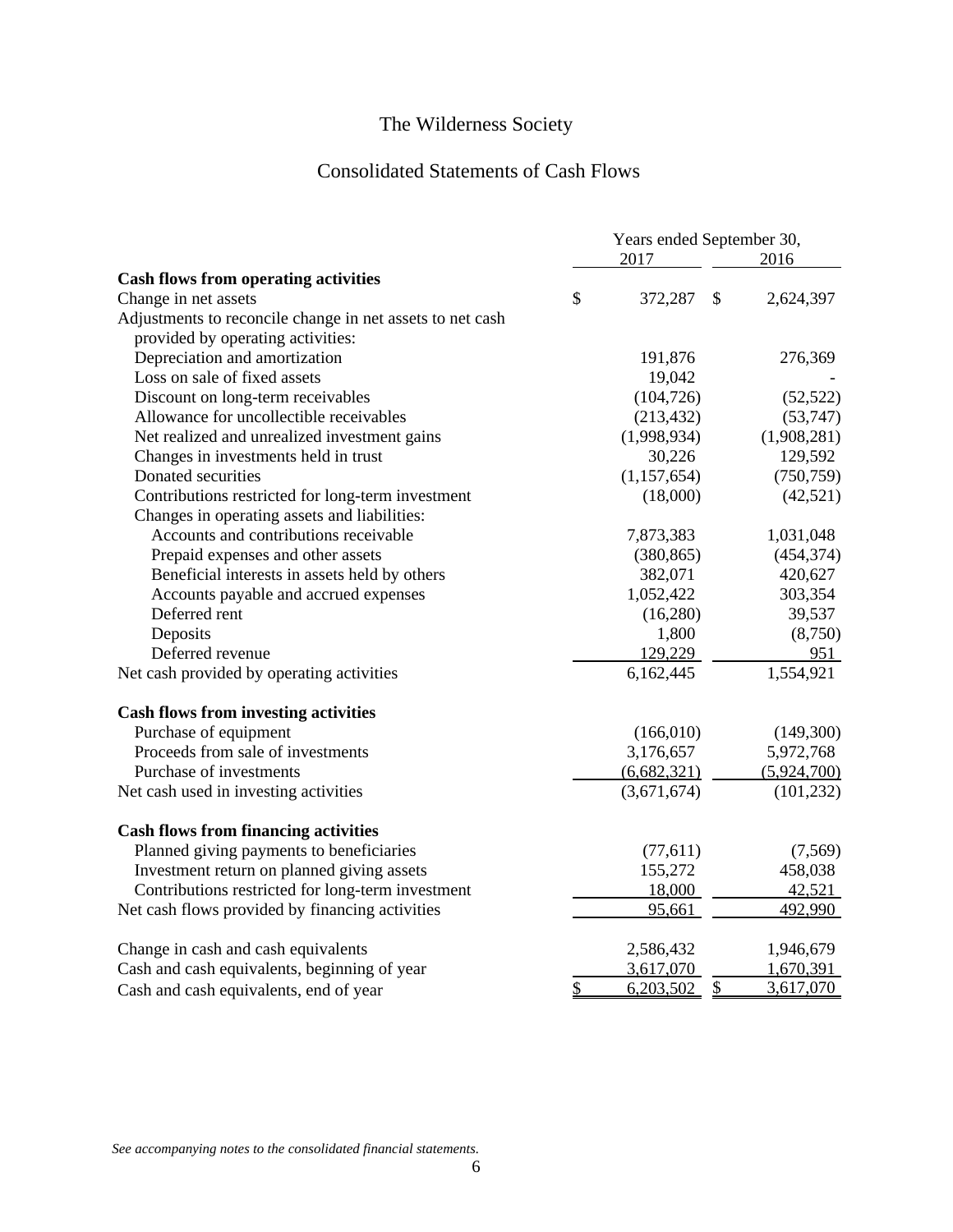### Notes to Consolidated Financial Statements

*Years ended September 30, 2017 and 2016*

### **Note A - Organization and Purpose**

The Wilderness Society (TWS) is the leading conservation organization working to protect wilderness and inspire Americans to care for our wild places. Founded in 1935, and now with more than 700,000 members and supporters, The Wilderness Society has led the effort to permanently protect 109 million acres of wilderness. We work to ensure sound management of our shared national lands, which include 635 million acres owned by the American people and managed by our government.

The Wilderness Society Action Fund (Action Fund) is an affiliated organization to the Society and was created for the purpose of educating the public and advancing issue advocacy dedicated to protecting wilderness.

Our work has profoundly improved the way our shared national lands are managed and enjoyed. The nation's wildlands provide us all with clean air and water, wildlife habitat and havens for recreation, learning and solitude. Federal lands are also important sources of renewable energy and vital natural resources that must be managed wisely.

We bring a unique breadth of expertise to public land issues. Our staff are recognized leaders in the fields of natural resource science, policy, and community engagement. From Capitol Hill and federal agencies to communities across the nation, we work strategically and collaboratively with diverse arrays of stakeholders. Through these efforts, we find common-ground solutions that lead to better protection, stewardship and restoration of our public lands, preserving the nation's rich natural legacy for current and future generations.

Our public lands represent a uniquely American ideal – that millions of acres of our country's lands belong to, and should benefit, all of us. We envision a future where at least half of the nation's public lands are protected to preserve our unique natural heritage and the special places people love. When these special lands are part of big, connected landscapes, they provide us with the best hope of helping natural systems and human communities thrive in the face of climate change and other threats. Energy development on our public lands should be part of the climate solution in the transition to a clean energy future and sited in appropriate places. We envision a country in which people from all backgrounds can connect to nature, from local parks to big wild places, where people recognize and share in the benefits we all receive from our public lands, and where people are inspired to care for these places.

### Land and Water Program

Our Land and Water Program focuses on priority landscapes and watersheds to ensure they are better protected, connected and able to adapt to the changing climate and include a variety of ecosystem types. This requires better funding of land agencies and defense of the nation's bedrock conservation laws. Our nation's protected lands must also include more places that honor and recognize geographic, racial, ethnic, cultural and socioeconomic diversity. We work to build awareness and support for public lands among diverse people, partners and decision makers.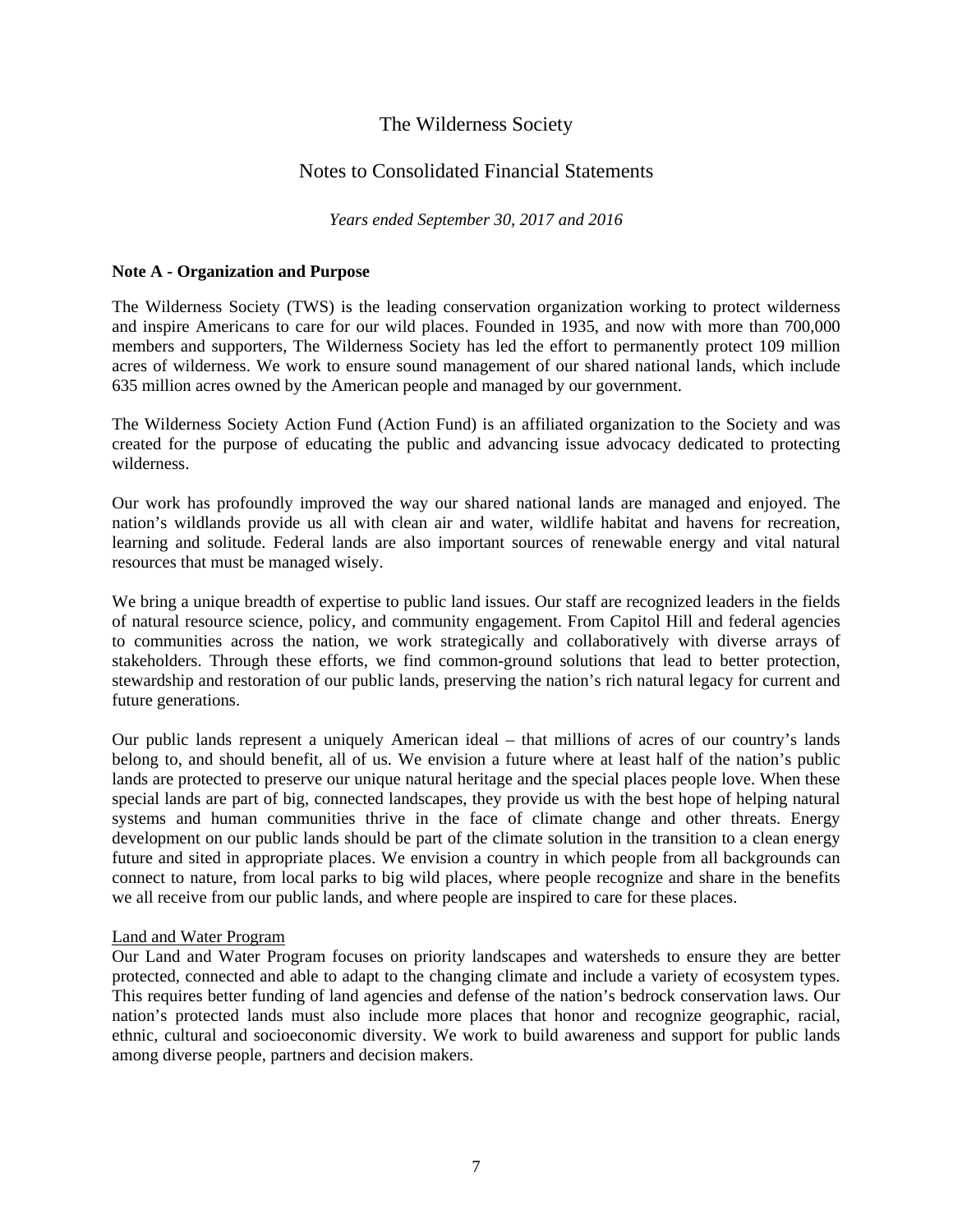### Notes to Consolidated Financial Statements (Continued)

### **Note A - Organization and Purpose (Continued)**

#### Energy and Climate Program

The Wilderness Society also works to address the key challenges for public lands as we transition to a cleaner energy future. Specifically, we work to ensure that wildlands and high-value-conservation areas are protected from degradation from new energy infrastructure, and appropriate protections established in key areas. We strive to secure policies so public lands are managed to reduce their contributions to climate change. We engage the public to increase awareness and support for the management of public lands as part of our national response to climate change.

### People Outdoors Program

Inspiring Americans to care for wild places is a challenge due to the effects of urbanization, outdated policies and lack of access, among other factors. We work to spur new initiatives to get people outdoors and make public lands more inclusive. We focus on connecting communities of color and low-income residents in urban areas with public lands, helping to make them accessible and relevant to their lives; ensuring young people have multiple chances to learn, play and work outside; and fostering sustainable recreation that results in life-long enjoyment and connections to the outdoors.

### Legislative Advocacy

Defending the nation's most treasured places requires action. The Action Fund works to generate awareness among citizens about threatened places. Concerned citizens in turn ask lawmakers in Congress to support conservation goals. This grassroots effort is essential for protecting specific places, whether the Arctic National Wildlife Refuge in northeast Alaska, wild forests in Maine or rugged landscapes in southern Utah. This action is also essential for protecting the bedrock laws that undergird legal protections for America's lands and waters. The Action Fund is an avenue through which The Wilderness Society pursues this type of advocacy work.

#### **Note B - Summary of Significant Accounting Policies**

### *Principles of Consolidation*

The consolidated financial statements include the accounts of TWS and the Action Fund (collectively, the Society). Significant intercompany accounts and transactions have been eliminated in consolidation. For purposes of consolidated reporting, the Society has classified the unrestricted net assets of the Action Fund under the category of temporarily net assets.

### *Basis of accounting*

The Society presents its consolidated financial statements in accordance with accounting principles generally accepted in the United States of America (GAAP) promulgated by the Financial Accounting Standards Board Accounting Standards Codification. Accordingly, the cost of the Society's programs and other activities has been summarized on a functional basis in the consolidated statements of activities. Additionally, certain costs have been allocated among the programs and supporting services benefited based on an estimate of time spent by Society personnel.

#### *Subsequent events*

The Society has performed an evaluation of subsequent events through January 29, 2018, which is the date the consolidated financial statements were available to be issued and has considered any relevant matters in the preparation of the consolidated financial statements and notes.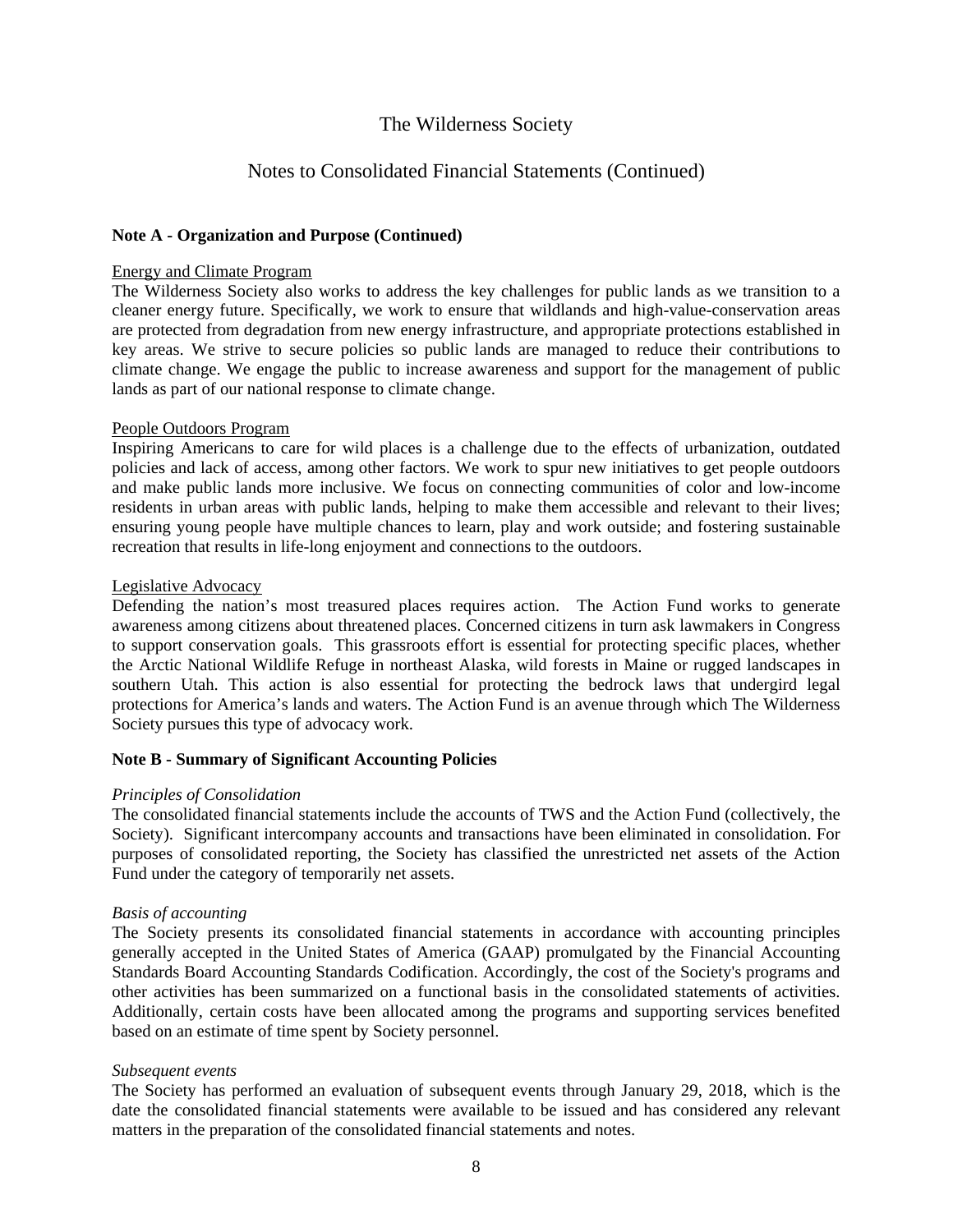### Notes to Consolidated Financial Statements (Continued)

### **Note B - Summary of Significant Accounting Policies (Continued)**

#### *Use of estimates*

GAAP requires management to make estimates and assumptions that affect the reported amounts of assets and liabilities, the disclosure of contingent assets and liabilities, and the reported amounts and classifications of revenues and expenses during the reporting period. Accordingly, actual results could differ from these estimates.

#### *Income taxes*

TWS is exempt from Federal income taxes under Section  $501(c)(3)$  of the Internal Revenue Code (IRC) and is not a private foundation under Section 509(a) of the IRC. The Action Fund is exempt from Federal income taxes under Section  $501(c)(4)$  of the IRC. The Society is required to pay federal and state income taxes only on unrelated business income. Management has concluded that the Society has properly maintained its exempt status and there are no uncertain tax positions as of September 30, 2017. There are currently no examinations being conducted.

#### *Risk and uncertainties*

The Society invests in various securities. These securities are exposed to a variety of risks, such as interest rates, market and credit risks. Due to the level of risk associated with certain investment securities, it is at least reasonably possible that changes in the values of investment securities will occur in the near term and that such changes could materially affect the amounts reported in the consolidated statements of financial position.

#### *Cash and cash equivalents*

The Society considers all highly liquid investments with original maturities at the purchase date of 90 days or less to be cash equivalents. The Federal Deposit Insurance Corporation (FDIC) insures amounts on deposit with each financial institution up to limits prescribed by law. The Society may hold funds with financial institutions in excess of the FDIC insured amounts; however, the Society has not experienced any losses in such accounts and management believes it is not exposed to any significant credit risk on cash and cash equivalents.

#### *Investments and fair value measurement*

Investments are recorded at fair value. Investment income or loss, including realized and unrealized gains and losses, is included in the consolidated statements of activities as an increase or decrease in unrestricted net assets unless the income or loss is restricted by donor or law.

Dividend and interest income are considered operating revenue of the Society. Realized and unrealized gains and losses above the spending rate approved by the Governing Council are not used in operations and, therefore, are reported as temporarily restricted in the consolidated statements of activities as gain on investments.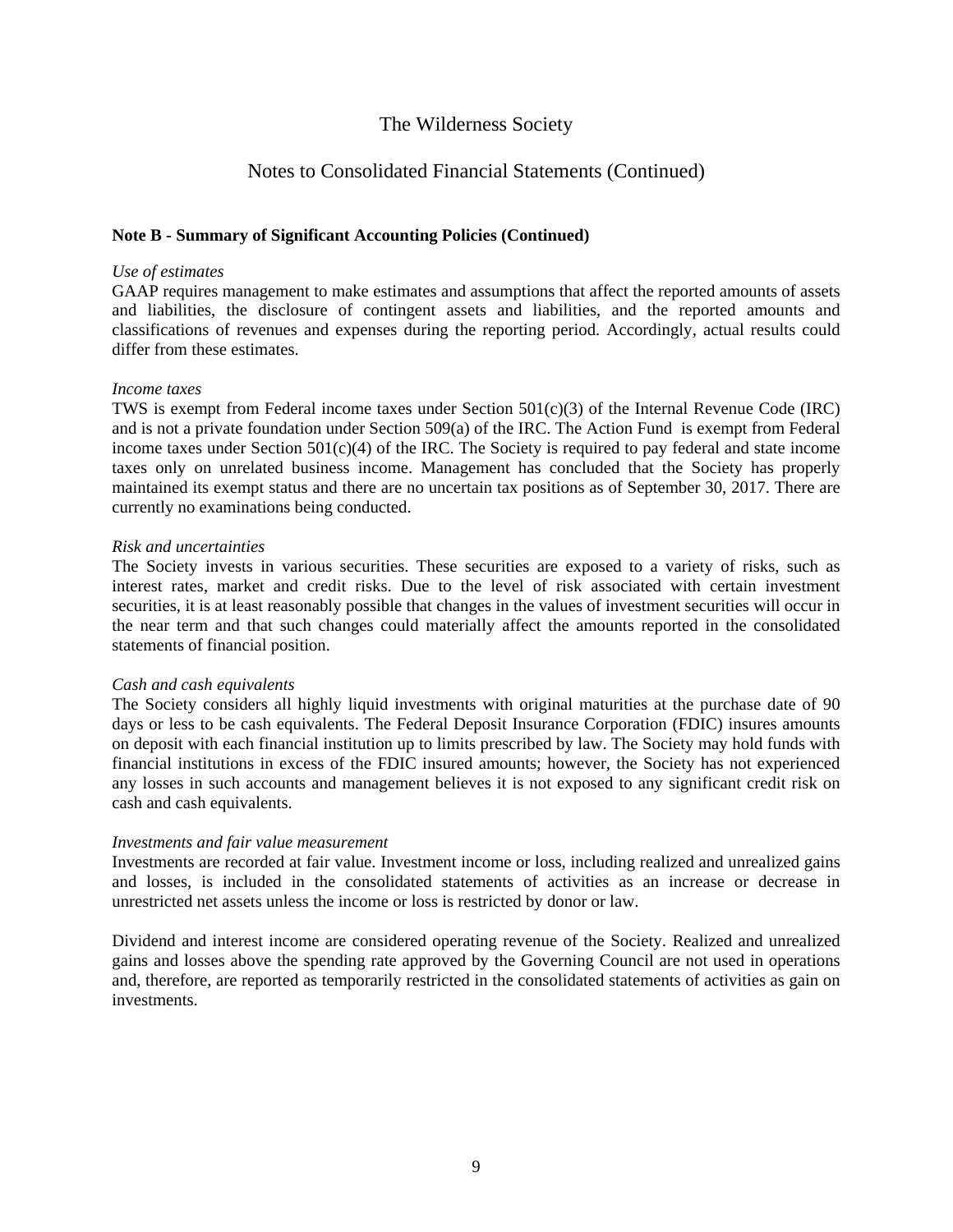### Notes to Consolidated Financial Statements (Continued)

### **Note B - Summary of Significant Accounting Policies (Continued)**

#### *Investments and fair value measurement (continued)*

In accordance with GAAP, the Society prioritizes the inputs to valuation techniques used to measure fair value. The fair value hierarchy gives the highest priority to quoted prices in active markets for identical assets and liabilities (Level 1) and the lowest priority to unobservable inputs (Level 3). The levels of the hierarchy are as follows:

Level 1 – Inputs to the valuation methodology are quoted (unadjusted) for identical assets or liabilities in actively traded markets which the Society has the ability to access.

Level 2 – Inputs to the valuation methodology include quoted prices for similar assets or liabilities in active markets, quoted prices for identical or similar assets or liabilities in markets that are not active, inputs other than quoted prices that are observable for the asset or liability and market-corroborated inputs.

Level 3 – Inputs to the valuation methodology are unobservable for the asset or liability and are significant to the fair value measurement.

The Society recognizes transfers between levels at the end of the reporting period in which circumstances occur causing changes in the availability of inputs to the fair value methodology.

#### *Planned giving assets and liabilities*

The Society maintains a pooled income fund for planned giving investments. Donors contribute to the Society an irrevocable remainder interest in assets while they reserve the right to income from the property. The Society recognizes its remainder interest in the assets received as temporarily or permanently restricted contribution revenue in the period the assets are received. The contribution is recorded at the fair value of the asset discounted over the actuarially estimated time period until the donor's death.

Charitable gift annuity contributions are recorded net of the present value of the liability of the future annuity payments. The rate used to calculate the net present value is the adjusted discount rate for the month in which the gift is made. The value of the liability is adjusted to reflect amortization of the discount, payments to the donor, and changes in actuarial assumptions.

Charitable remainder trusts are recorded at the present value of estimated future cash flows. The discount rate used to calculate the net present value of the estimated future cash flows for the years ended September 30, 2017 and 2016 was 2% and 1% respectively. The value of the trust liability is adjusted to reflect amortization of the discount and changes in actuarial assumptions related to interest rate fluctuations or other variables.

Earnings generated by planned giving investments are recorded as liabilities to cover commitments to the beneficiaries of planned giving agreements. The change in the actuarial value of planned giving assets is recorded as change in value of beneficial interest in the consolidated statements of activities.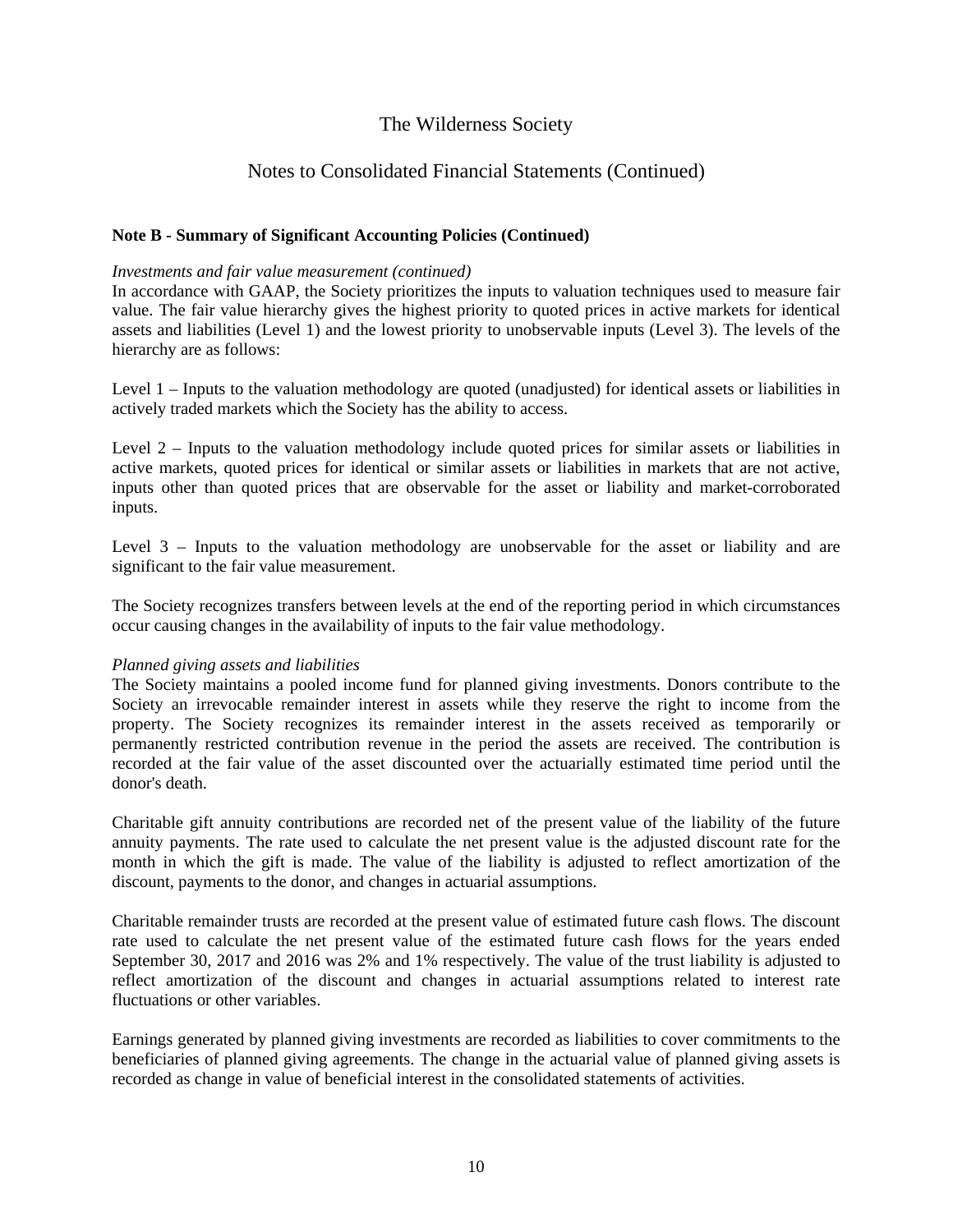### Notes to Consolidated Financial Statements (Continued)

### **Note B - Summary of Significant Accounting Policies (Continued)**

#### *Planned giving assets and liabilities (continued)*

The beneficial interest in assets held by others for which the Society does not serve as trustee, amounted to \$5,571,000 and \$6,043,171 as of September 30, 2017 and 2016, respectively, and is recorded in temporarily or permanently restricted net assets in the accompanying consolidated statements of financial position. Of these amounts, \$356,600 and \$446,700, is included within accounts receivable as of September 30, 2017 and 2016, respectively as is due within one year. It is the policy of the Society to record such assets only when the Society's interest is deemed to be irrevocable and where there is sufficient information to quantify a fair and accurate valuation. The Society's beneficial interest is recorded at the discounted present value of the gift, based on the date of the gift and the trust life. Trust assets include publicly traded U.S. stock, corporate and government bonds, mutual funds, property and land, and life insurance policies. Amounts received related to these beneficial interests are used for purposes designated by the donor, if any.

The change in the actuarial valuation of total planned giving agreements, including those held by third parties, is recorded in the consolidated statements of activities. The change in value of these agreements was \$(9,354) and \$(280,188) for the years ended September 30, 2017 and 2016, respectively.

#### *Contributions receivable*

Contributions receivable that are expected to be collected within one year are reported net of any estimated uncollectible amounts. Contributions expected to be collected beyond one year are reported net of any estimated uncollectible amounts and are discounted to present value using the United States Treasury obligations risk-adjusted rate according to their corresponding terms.

#### *Allowance for uncollectible contributions*

The Society has established an allowance for uncollectible contributions based on management's judgment of the creditworthiness of the donors, past collection experience, and other relevant factors. Although variability is inherent in such estimates, management believes that the allowance provided in the consolidated financial statements is adequate, but largely dependent on economic conditions.

#### *Fixed assets*

Furniture and equipment expenditures over \$5,000 are recorded at cost and are depreciated using the straight-line method, with estimated useful lives ranging from three to ten years. Leasehold improvements are recorded at cost and are amortized over the shorter of their useful lives or the remaining term of the lease.

#### *Collections*

The Society's collections include artwork and photographs that are held for educational purposes. Each item is preserved and cared for in a manner similar to works of art held for public exhibition. The collections, which were acquired through various donations since the Society's inception, are not recognized as assets on the consolidated statements of financial position.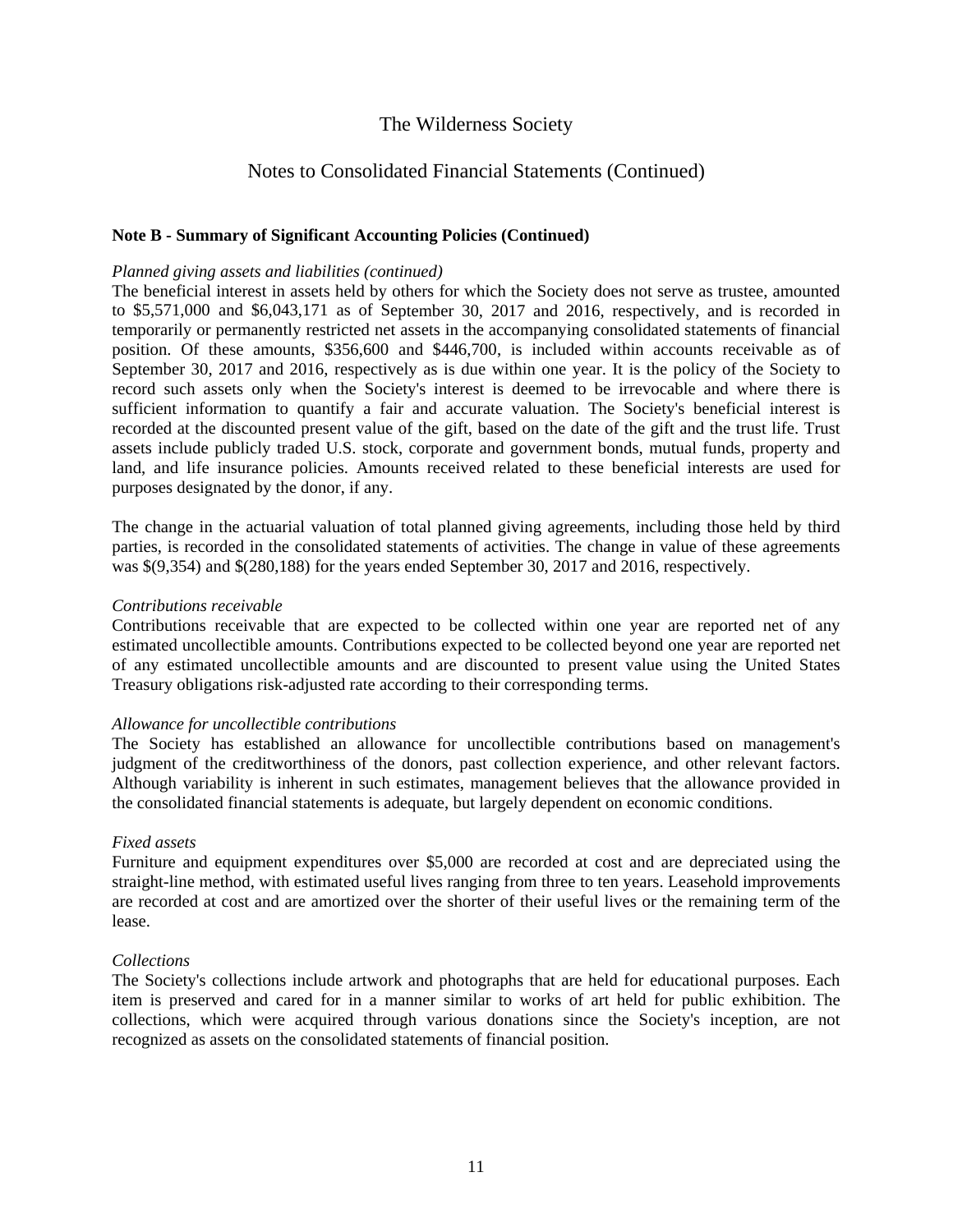### Notes to Consolidated Financial Statements (Continued)

### **Note B - Summary of Significant Accounting Policies (Continued)**

#### *Endowment funds*

The Society is a not-for-profit organization that is subject to an enacted version of the Uniform Prudent Management of Institutional Funds Act of 2006 (UPMIFA). Therefore, the net asset classification of donor restricted endowment funds is presented in accordance with the related accounting guidance and disclosures.

#### *Classification of net assets*

The Society's net assets have been grouped into the following three classes:

Unrestricted net assets - result from contributions and other inflows of assets whose use by the Society is not limited by donor-imposed restrictions.

Temporarily restricted net assets - result from contributions and other inflows of assets whose use is limited by donor-imposed restrictions that either expire with the passage of time or can be fulfilled and removed by actions of the Society related to those restrictions.

Permanently restricted net assets - result from contributions and other inflows of assets whose use by the Society is limited by donor-imposed restrictions, that must be maintained in perpetuity by the Society.

#### *Restricted and unrestricted revenues*

Unconditional promises to give cash and other assets are reported at fair value at the date the promise is received. Unconditional promises are recorded as unrestricted, temporarily restricted, or permanently restricted depending on donor-imposed restrictions. When a donor restriction expires, that is, when a stipulated time restriction ends or the purpose of the restriction is accomplished, temporarily restricted net assets are reclassified as unrestricted net assets and are reported in the consolidated statements of activities as net assets released from restriction.

#### *Reclassifications*

Certain prior year balances have been reclassified to conform with the current year presentation.

#### *Allocation of joint costs of informational materials*

In 2017 and 2016, the Society incurred joint costs of \$4,185,361 and \$4,007,601, respectively, for informational materials and activities that included fundraising appeals. Of those costs, \$1,764,332 and \$1,477,186, respectively, were allocated to program expenses, \$1,619,708 and \$1,862,359, respectively, were allocated to management and general, and \$801,321 and \$1,354,658, respectively, remained in fundraising.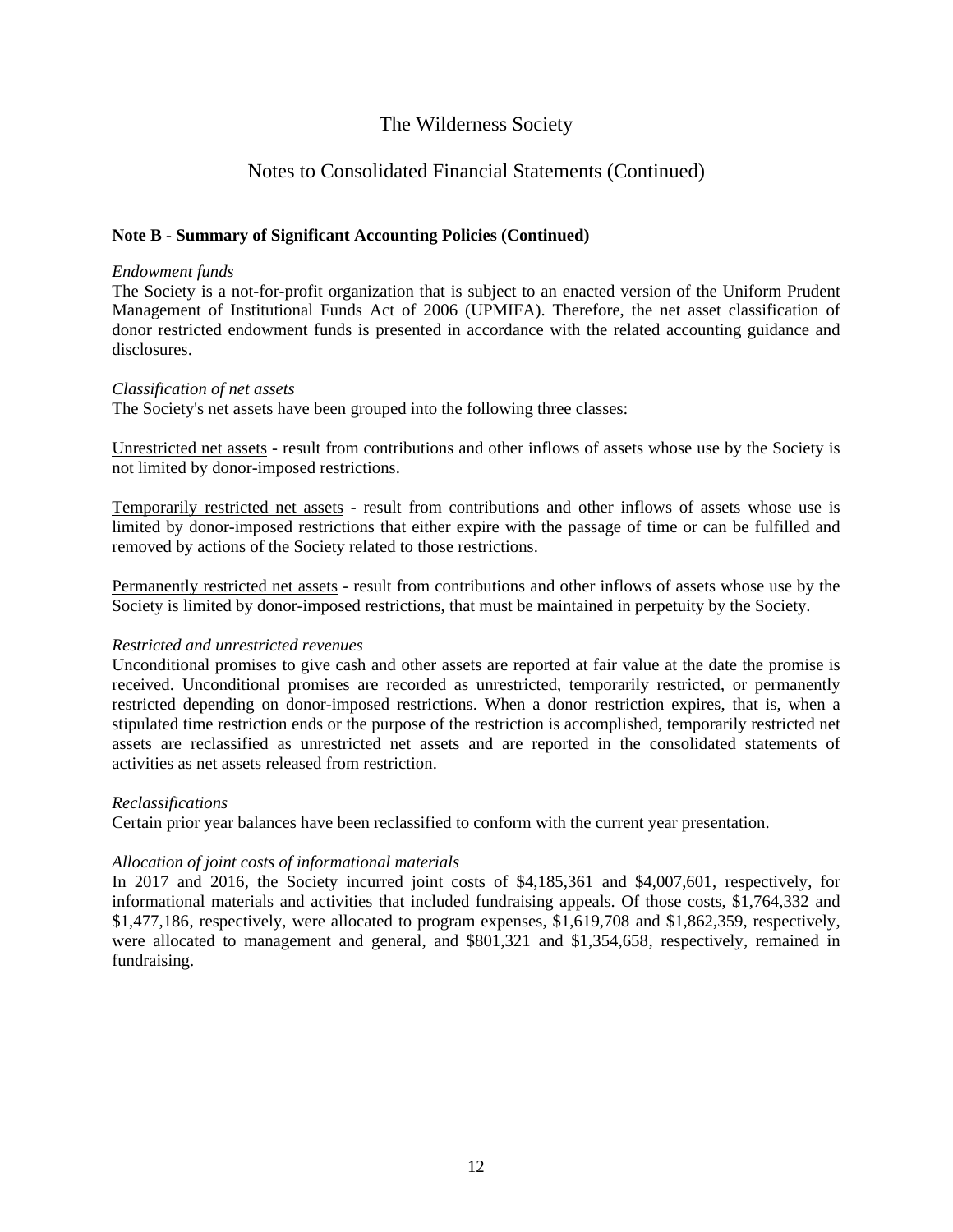### Notes to Consolidated Financial Statements (Continued)

### **Note C - Investments and Fair Value Measurement**

Investments, at fair value, within the fair value hierarchy at September 30, 2017 are as follows:

|                                              | Level 1      | Level 2   | Level 3     | Total             |
|----------------------------------------------|--------------|-----------|-------------|-------------------|
| Investments:                                 |              |           |             |                   |
| Mutual funds                                 | \$13,953,607 | \$        | \$          | \$<br>13,953,607  |
| Equities                                     | 17,875,888   |           |             | 17,875,888        |
| Fixed income                                 | 5,822,841    | 3,067,033 |             | 8,889,874         |
| Exchange traded funds                        |              | 39,358    |             | 39,358            |
| Total investments                            | 37,652,336   | 3,106,391 |             | 40,758,727        |
| Planned giving assets:                       |              |           |             |                   |
| Money market funds                           | 130,828      |           |             | 130,828           |
| Mutual funds                                 | 1,421,962    |           |             | 1,421,962         |
| Exchange-traded funds                        |              | 1,154,750 |             | 1,154,750         |
| Common stock                                 | 850,144      |           |             | 850,144           |
| Fixed income                                 | 274,514      | 489,480   |             | 763,994           |
| Life insurance contracts                     |              | 282,019   |             | 282,019           |
| Total planned giving assets                  | 2,677,448    | 1,926,249 |             | 4,603,697         |
| Beneficial interest in assets held by others |              |           | 5,214,400   | 5,214,400         |
| Total                                        | 40,329,784   | 5,032,640 | \$5,214,400 | 50,576,824<br>SS. |

Investments, at fair value, within the fair value hierarchy at September 30, 2016 are as follows:

|                                              | Level 1             | Level 2        | Level 3     | Total           |
|----------------------------------------------|---------------------|----------------|-------------|-----------------|
| Investments:                                 |                     |                |             |                 |
| Mutual funds                                 | 7,129,732<br>S.     | \$             | \$          | 7,129,732<br>\$ |
| Equities                                     | 17,339,584          |                |             | 17,339,584      |
| Fixed income                                 | 6,124,930           | 3,718,003      |             | 9,842,933       |
| Total investments                            | 30,594,246          | 3,718,003      |             | 34,312,249      |
| Planned giving assets:                       |                     |                |             |                 |
| Money market funds                           | 159,204             |                |             | 159,204         |
| Mutual funds                                 | 1,667,667           |                |             | 1,667,667       |
| Exchange-traded funds                        |                     | 1,132,886      |             | 1,132,886       |
| Common stock                                 | 609,263             |                |             | 609,263         |
| Fixed income                                 | 106,962             | 622,750        |             | 729,712         |
| Life insurance contracts                     |                     | 274,739        |             | 274,739         |
| Total planned giving assets                  | 2,543,096           | 2,030,375      |             | 4,573,471       |
| Beneficial interest in assets held by others |                     |                | 5,596,471   | 5,596,471       |
| Total                                        | <u>\$33,137,342</u> | 5,748,378<br>S | \$5,596,471 | 44,482,191      |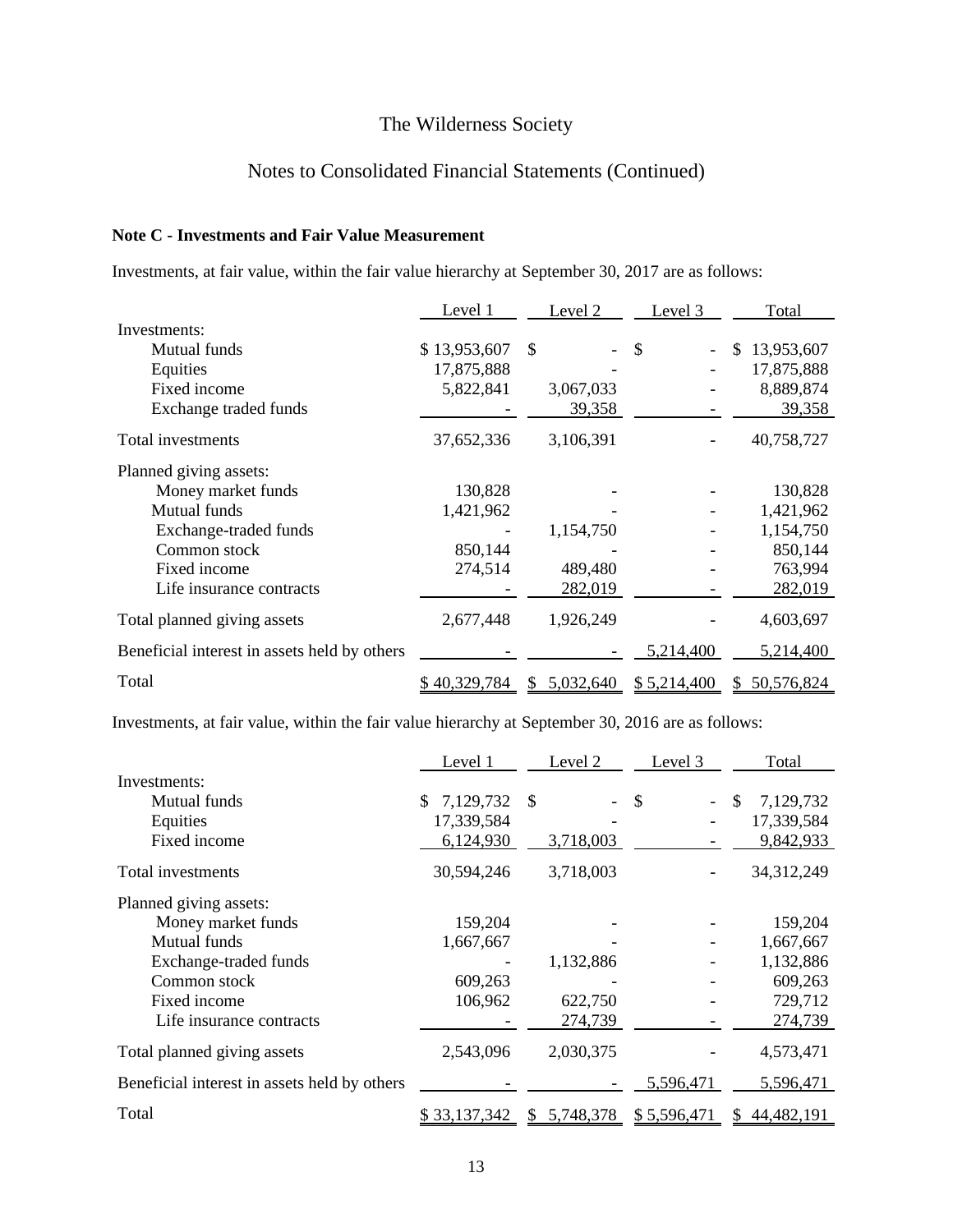### Notes to Consolidated Financial Statements (Continued)

### **Note C - Investments and Fair Value Measurement (Continued)**

There were no transfers between levels of the fair value hierarchy in 2017 and 2016.

The fair value of assets classified as Level 1 are derived from identical assets traded in active markets. The fair value of Level 2 assets are derived from prices for similar or identical assets in non-active markets including pricing that is obtained directly from broker-dealers. The beneficial interest in assets held by others are classified as level 3 assets as their fair values are derived from inputs to the valuation methodology that are unobservable for the asset and are based on actuarial assumptions such as mortality rates and the applicable federal rate for charitable gifts. These assumptions are significant to the fair value measurement.

The following table summarizes changes in the Level 3 assets measured at fair value on a recurring basis:

| Balance at October 1, 2015                 | \$. | 6,146,600  |
|--------------------------------------------|-----|------------|
| Change in value                            |     | (103, 331) |
| Payments, sales, transfers, and maturities |     | (446,798)  |
| Balance at September 30, 2016              |     | 5,596,471  |
| Change in value                            |     | (25,512)   |
| Payments, sales, transfers, and maturities |     | (356, 559) |
| Balance at September 30, 2017              |     | 5,214,400  |

Investment earnings are reported net of investment fees at September 30, 2017 and 2016 of \$247,222 and \$261,599, respectively.

### **Note D - Endowment Funds**

The Society's endowment consists of four individual funds established for a variety of purposes and are donor-restricted. As required by GAAP, net assets associated with endowment funds are classified and reported based on the existence or absence of donor-imposed restrictions.

#### *Interpretation of Relevant Law*

The Governing Council of The Wilderness Society has interpreted the Uniform Prudent Management of Institutional Funds Act (UPMIFA) as requiring the preservation of the fair value of the original gift as of the gift date of the donor-restricted endowment funds absent explicit donor stipulations to the contrary. As a result of this interpretation, the Society classifies as permanently restricted net assets (a) the original value of gifts donated to the permanent endowment, (b) the original value of subsequent gifts to the permanent endowment, and (c) accumulations to the permanent endowment made in accordance with the direction of the applicable donor gift instrument at the time the accumulation is added to the fund. The remaining portion of the donor-restricted endowment fund that is not classified in permanently restricted net assets is classified as temporarily restricted net assets until those amounts are appropriated for expenditure by the organization in a manner consistent with the standard of prudence prescribed by UPMIFA.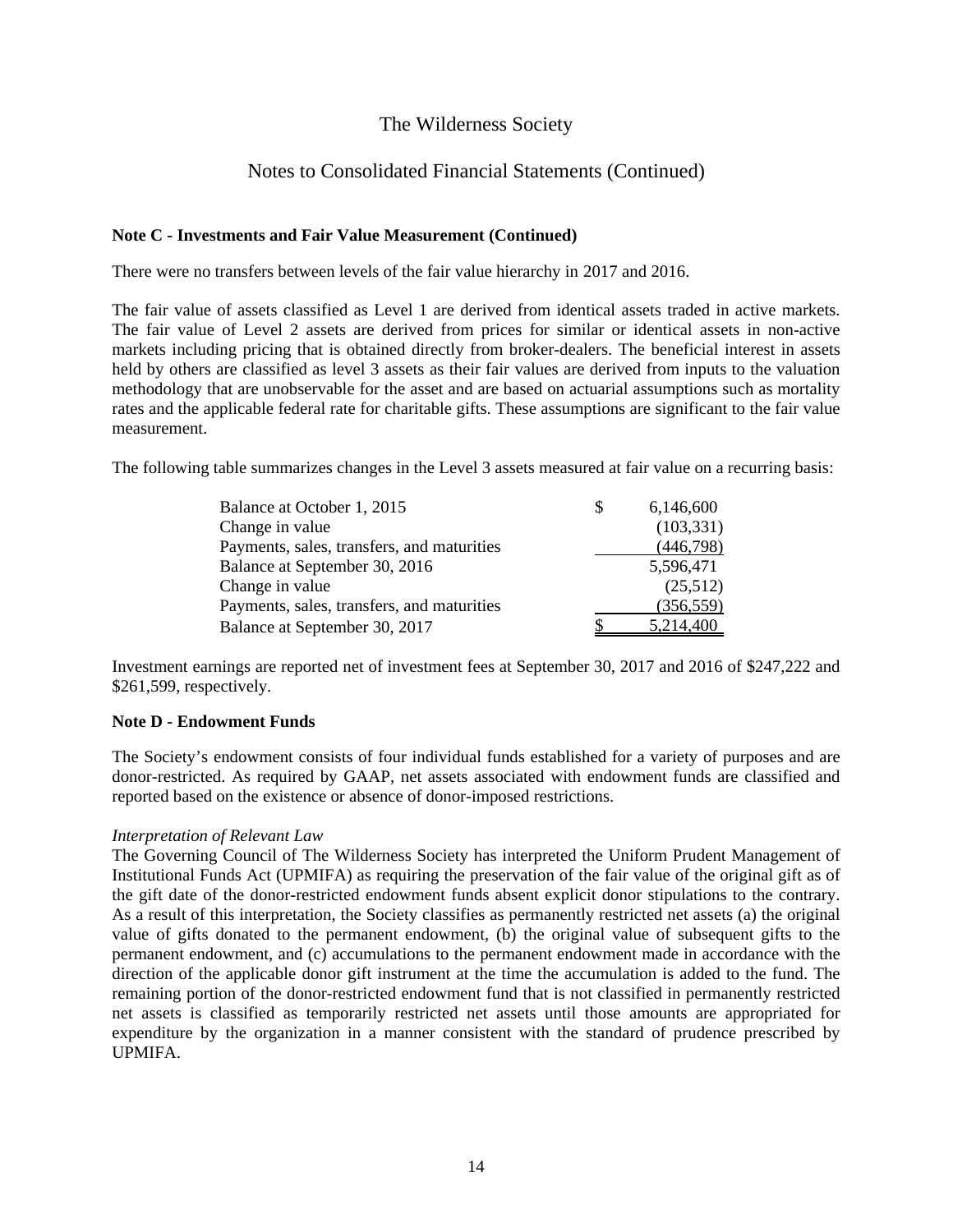### Notes to Consolidated Financial Statements (Continued)

### **Note D - Endowment Funds (Continued)**

In accordance with UPMIFA, the Society considers the following factors in making a determination to appropriate or accumulate donor-restricted endowment funds:

- The duration and preservation of the fund;
- The purposes of the organization and the donor-restricted endowment fund;
- General economic conditions;
- The possible effect of inflation and deflation;
- The expected total return from income and the appreciation of investments;
- Other resources of the organization; and
- The investment policies of the organization.

### *Return Objectives and Risk Parameters*

The Society has adopted investment and spending policies for endowment assets that attempt to provide a predictable stream of funding to programs supported by its endowment while seeking to maintain the purchasing power of the endowment assets. Endowment assets consist of those assets of donor-restricted funds that the Society must hold in perpetuity or for a donor-specified period(s). Under this policy, as approved by the Governing Council, the endowment's assets are invested in a manner that is intended to produce results that exceed the price and yield results of a benchmark including 75% S&P 500 index and 25% Barclays Capital Aggregate Bond Index. The Society expects its endowment funds, over time, to provide an average rate of return of approximately 6 percent annually. Actual returns in any given year may vary from this amount.

### *Strategies Employed for Achieving Objectives*

To satisfy its long-term rate-of-return objectives, the Society relies on a total return strategy in which investment returns are achieved through both capital appreciation (realized and unrealized) and current yield (interest and dividends). The Society targets a diversified asset allocation to achieve its long-term return objectives within prudent risk constraints.

#### *Spending Policy and How the Investment Objectives Relate to Spending Policy*

The Society has a policy of appropriating for distribution each year 5 percent of its endowment fund's average fair value over the prior 12 quarters through the calendar year-end proceeding the fiscal year in which the distribution is planned. In establishing this policy, the Society considered the long-term expected return on its endowment. Accordingly, over the long term, the Society expects the current spending policy to allow its endowment to grow at an average sufficient to maintain the purchasing power of the endowment assets held in perpetuity or for a specified term as well as to provide additional real growth through new gifts and investment return.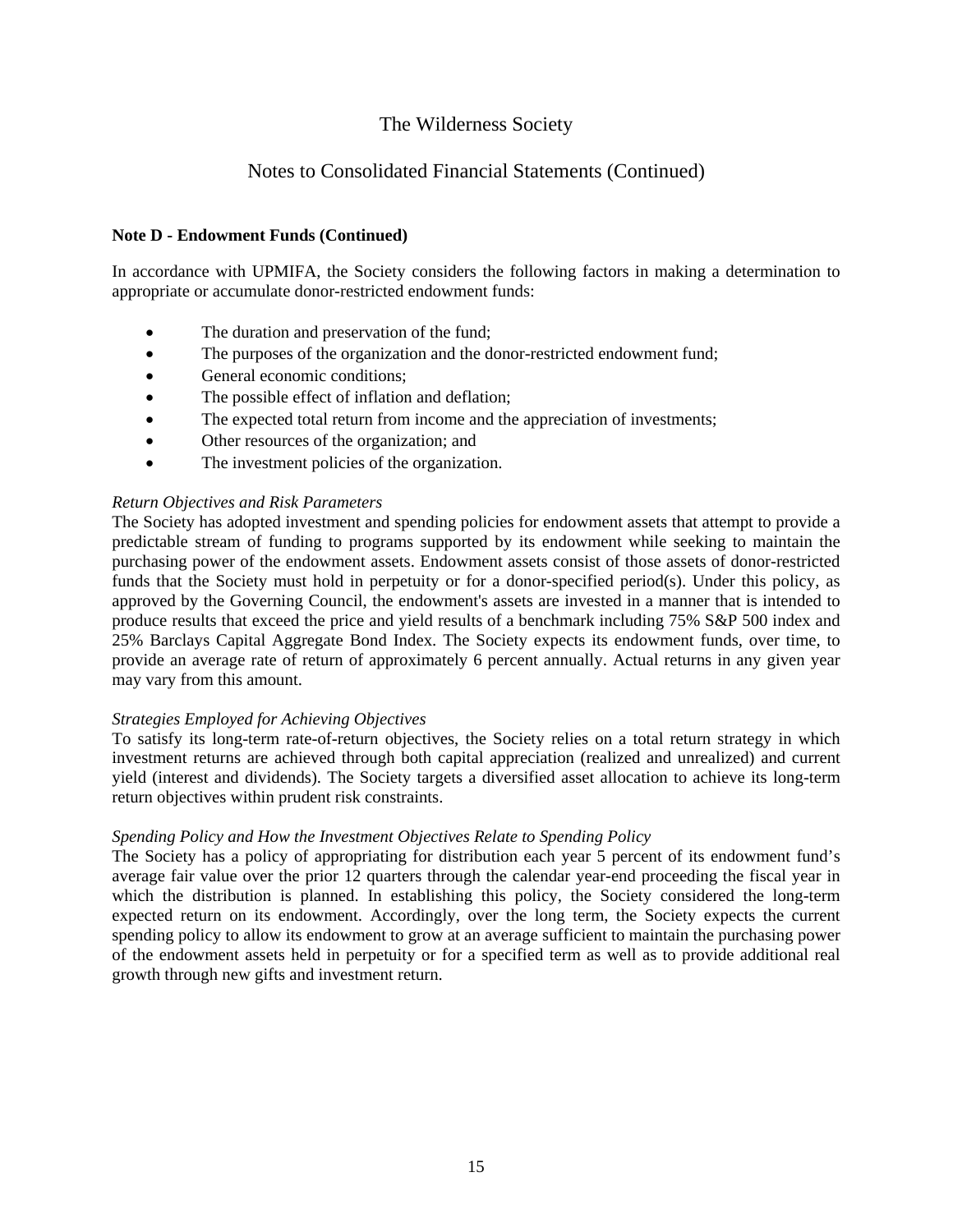### Notes to Consolidated Financial Statements (Continued)

### **Note D - Endowment Funds (Continued)**

*Spending Policy and How the Investment Objectives Relate to Spending Policy (continued)* Total endowment fund and activity are as follows for September 30, 2017:

|                                                   | Temporarily<br>Restricted<br><b>Net Assets</b> | Permanently<br>Restricted<br><b>Net Assets</b> | Total<br>Endowment |
|---------------------------------------------------|------------------------------------------------|------------------------------------------------|--------------------|
| Endowment net assets, October 1, 2016             | 6,872,400                                      | \$12,193,372                                   | \$19,065,772       |
| Reclassification of net assets                    | (75, 913)                                      | 75,913                                         |                    |
| Investment income, net                            | 56,335                                         |                                                | 56,335             |
| Net realized and unrealized appreciation          | 1,404,148                                      |                                                | 1,404,148          |
| Total investment return                           | 1,460,483                                      |                                                | 1,460,483          |
| Contributions                                     |                                                | 18,000                                         | 18,000             |
| Transfers and adjustments                         | 136,174                                        |                                                | 136,174            |
| Change in value of split-interest agreements      |                                                | 113,236                                        | 113,236            |
| Appropriation of endowment assets for expenditure | (874, 235)                                     |                                                | (874, 235)         |
| Endowment net assets, September 30, 2017          | 7,518,909                                      | 12,400,521                                     | 19,919,430<br>S    |

Total endowment fund and activity are as follows for September 30, 2016:

|                                                   | Temporarily       | Permanently       |              |
|---------------------------------------------------|-------------------|-------------------|--------------|
|                                                   | Restricted        | Restricted        | Total        |
|                                                   | <b>Net Assets</b> | <b>Net Assets</b> | Endowment    |
| Endowment net assets, October 1, 2015             | 6,213,380<br>S    | \$12,162,440      | \$18,375,820 |
| Investment income, net                            | 53,036            |                   | 53,036       |
| Net realized and unrealized depreciation          | 986,621           |                   | 986,621      |
| Total investment return                           | 1,039,657         |                   | 1,039,657    |
| Contributions                                     |                   | 42,521            | 42,521       |
| Transfers and adjustments                         | 483,363           |                   | 483,363      |
| Change in value of split-interest agreements      |                   | (11,589)          | (11,589)     |
| Appropriation of endowment assets for expenditure | (864,000)         |                   | (864,000)    |
| Endowment net assets, September 30, 2016          | 6,872,400         | 12,193,372        | 19,065,772   |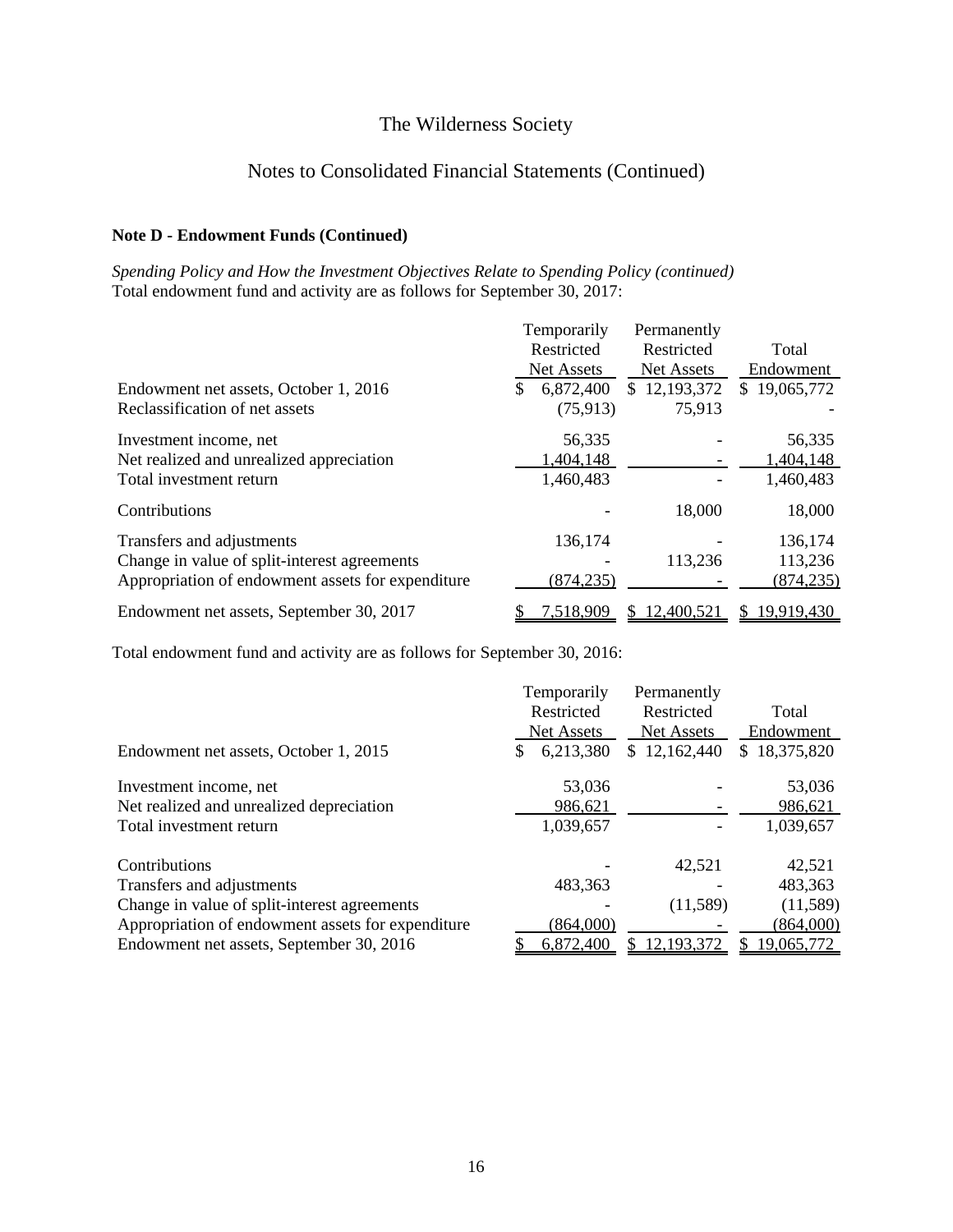### Notes to Consolidated Financial Statements (Continued)

### **Note E - Accounts and Contributions Receivable**

Accounts and contributions receivable, including long-term receivables, included the following at September 30:

|                                                                   | 2017          |    | 2016       |
|-------------------------------------------------------------------|---------------|----|------------|
| Contributions receivable:                                         |               |    |            |
| Due in one to five years                                          | \$<br>919,789 | -S | 3,075,299  |
| Less: Allowance for uncollectible pledges                         | (144, 798)    |    | (358, 230) |
| Less: Discount on long-term portion                               | (105, 513)    |    | (210, 239) |
|                                                                   | 669,478       |    | 2,506,830  |
| Due in less than one year                                         | 3,741,809     |    | 9,418,754  |
|                                                                   | 4,411,287     |    | 11,925,584 |
| Beneficial interest in assets held by others due in less than one |               |    |            |
| year                                                              | 356,600       |    | 446,700    |
| Accounts receivable                                               | (13,109)      |    | (797)      |
|                                                                   | 4,754,778     |    | 12,371,487 |

### **Note F - Fixed Assets**

Furniture, equipment, and leasehold improvements consist of the following at September 30:

|                                           |   | 2017        | 2016        |
|-------------------------------------------|---|-------------|-------------|
| Furniture and equipment                   | S | 1,302,611   | 1,352,102   |
| Computer equipment and related assets     |   | 3,610,578   | 3,528,950   |
| Leasehold improvements                    |   | 2,286,585   | 2,286,585   |
|                                           |   | 7,199,774   | 7,167,637   |
| Accumulated depreciation and amortization |   | (6,763,518) | (6,686,473) |
|                                           |   | 436,256     | 481,164     |

### **Note G - Obligations Under Facility and Other Leases**

The Society has entered into various operating lease agreements for office space at both its headquarters and its field offices, as well as operating leases for various office equipment. Rent expense, rent abatements, and other concessions are recognized on a straight-line basis over the term of the lease, with the difference between the straight-line rent and the actual rent payments being recorded as deferred rent in the accompanying consolidated statements of financial position. Occupancy expense under operating leases was \$2,941,082 and \$2,894,182 in 2017 and 2016, respectively.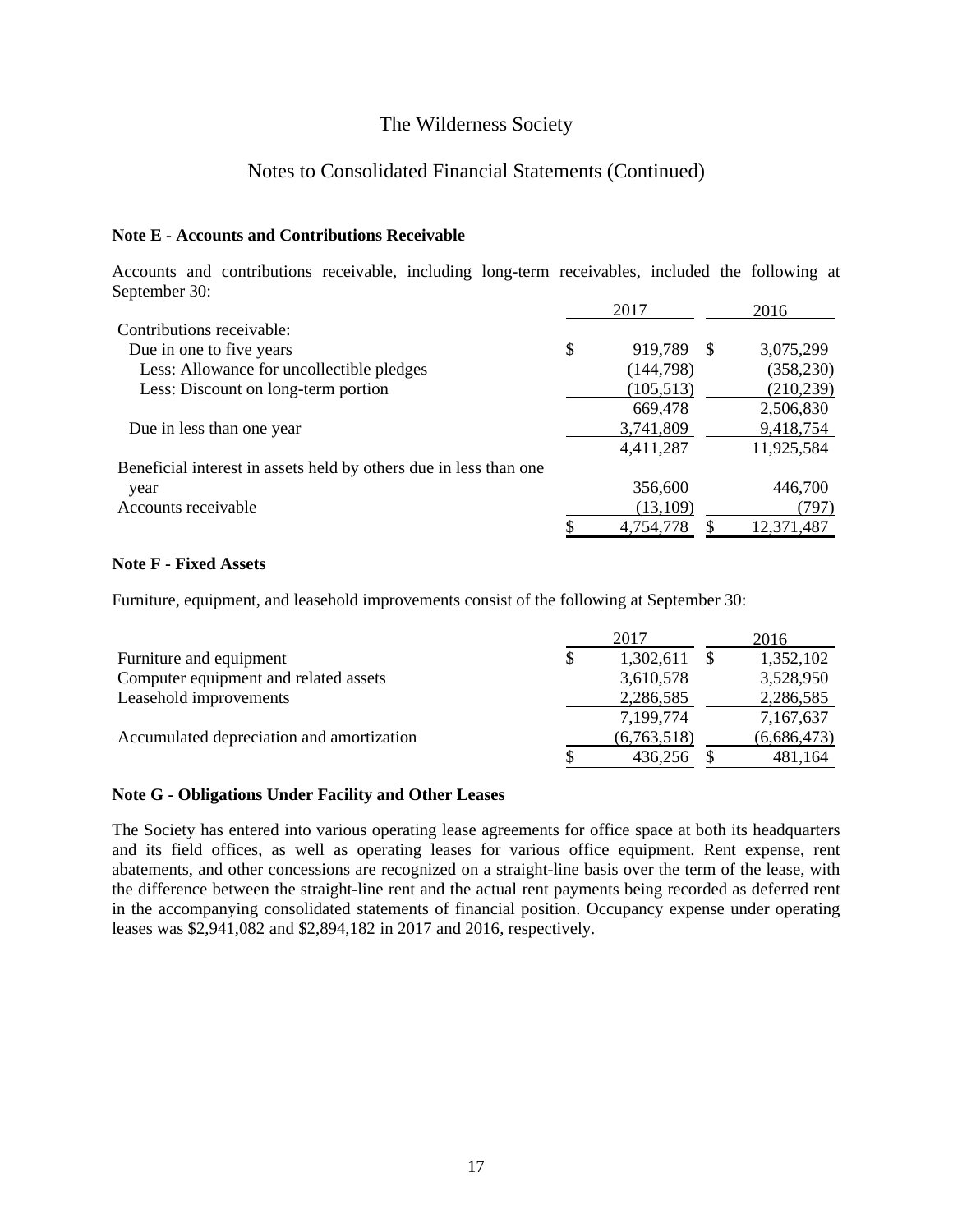### Notes to Consolidated Financial Statements (Continued)

#### **Note G - Obligations Under Facility and Other Operating Leases (Continued)**

The Society's future minimum payments for occupancy and equipment under noncancelable operating leases as of September 30, 2017 are:

|            | Facility        |    | Equipment |    | Total      |
|------------|-----------------|----|-----------|----|------------|
| 2018       | \$<br>2,556,801 | \$ | 50,708    | \$ | 2,607,509  |
| 2019       | 2,640,272       |    | 50,633    |    | 2,690,905  |
| 2020       | 2,665,991       |    | 38,708    |    | 2,704,699  |
| 2021       | 2,524,331       |    | 33,477    |    | 2,557,808  |
| 2022       | 2,461,415       |    | 2,060     |    | 2,463,475  |
| Thereafter | 1,577,563       |    |           |    | 1,577,563  |
| Total      | 14,426,373      |    | 175,586   |    | 14,601,959 |

As required by the terms of its lease for its headquarters, the Society maintains a letter-of-credit agreement for \$200,000 with a local financial institution.

### **Note H - Rental Income**

The Society is the lessor of a portion of its building space to various organizations under operating leases expiring at various times through 2022. Future minimum rental income to be received under these noncancelable leases for the years ended September 30 are as follows:

| 2018  | 314,118 |
|-------|---------|
| 2019  | 126,205 |
| 2020  | 79,615  |
| 2021  | 54,173  |
| 2022  | 51,474  |
| Total | 625,585 |

#### **Note I - Net Assets**

Net assets were released from restrictions when donor use or time restrictions were satisfied. Net assets were released during the years ended September 30 for the following purposes:

|                                      | 2017       | 2016       |
|--------------------------------------|------------|------------|
| Purpose restriction                  | 10,375,907 | 8,820,178  |
| Time restriction:                    |            |            |
| Split interest agreements            | 74.767     | 146,023    |
| Multi-year pledge payments           | 4,178,232  | 4,504,905  |
| Net assets released from restriction | 14.628.906 | 13,471,106 |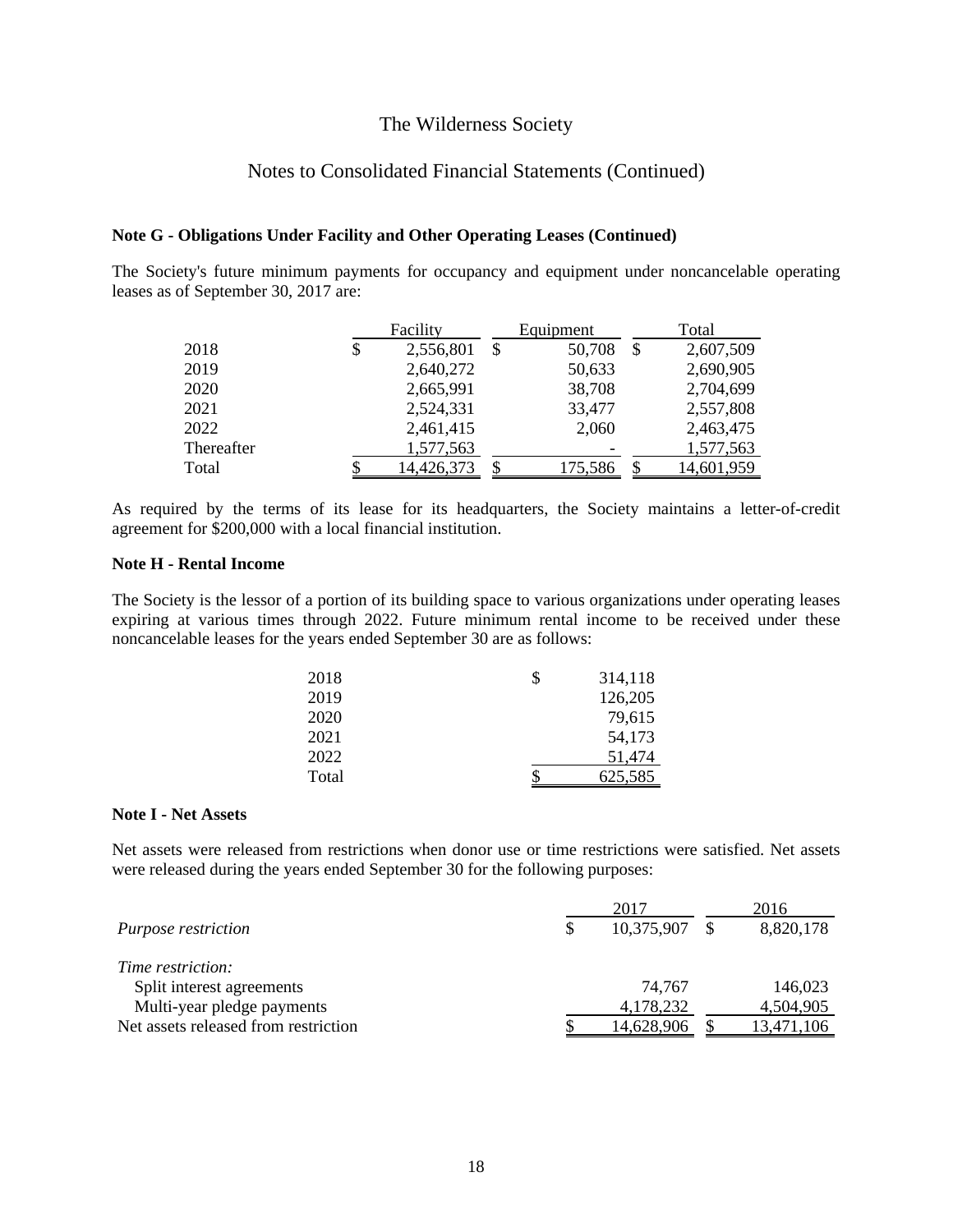### Notes to Consolidated Financial Statements (Continued)

### **Note I - Net Assets (Continued)**

As of September 30, temporarily restricted net assets consist of funds available for the following purposes:

|                                                          | 2017            | 2016       |
|----------------------------------------------------------|-----------------|------------|
| Conservation and education programs                      | $10,670,535$ \$ | 14,816,140 |
| Accumulated earnings (net) from endowments available for |                 |            |
| conservation and education programs                      | 9,956,923       | 10,556,922 |
| Time restrictions on planned giving agreements           | 6,430,132       | 6,921,329  |
| Total temporarily restricted net assets                  | 27,057,590      | 32,294,391 |

As of September 30, permanently restricted net assets consisted of the following:

|                                         | 2017       | 2016         |
|-----------------------------------------|------------|--------------|
| General endowments                      | 10.897.576 | 10,803,664   |
| Planned giving agreements               | 1.502.945  | 1.389.708    |
| Total permanently restricted net assets | 12.400.521 | 12, 193, 372 |

### **Note J - Retirement Plan**

The Society has a noncontributory defined contribution pension plan covering all eligible permanent employees. The Society makes quarterly contributions of 6% of the eligible compensation paid to plan participants. For the years ended September 30, 2017 and 2016, the Society contributed \$686,542 and \$651,270, respectively, to the plan.

### **Note K - Related Party Transactions**

The consolidated statements of financial position include \$3,333,334 and \$6,665,993 in outstanding contributions receivable as of September 30, 2017 and 2016, respectively, from members of the Society's Governing Council. The Society recognized \$6,105,964 and \$7,222,569 in contribution revenue from these members for the years ended September 30, 2017 and 2016, respectively.

### **Note L - Self-Insured Health Plan**

The Society provides self-insured health benefits for its eligible employees. Under the Program, the Society pays the administrative fees and benefit claims of its employees up to \$50,000 (through December 31, 2015) and \$70,000 (effective January 1, 2016). Individual claims in excess of these limits are insured by a third-party insurance carrier.

The Society recorded claims payable and incurred but not reported of \$184,086 and \$177,495 as of September 30, 2017 and 2016, respectively, which is included in accounts payable and accrued expenses in the accompanying consolidated statements of financial position. Additionally, the claims paid under this Program were \$1,577,601 and \$1,128,465 for the years ended September 30, 2017 and 2016.